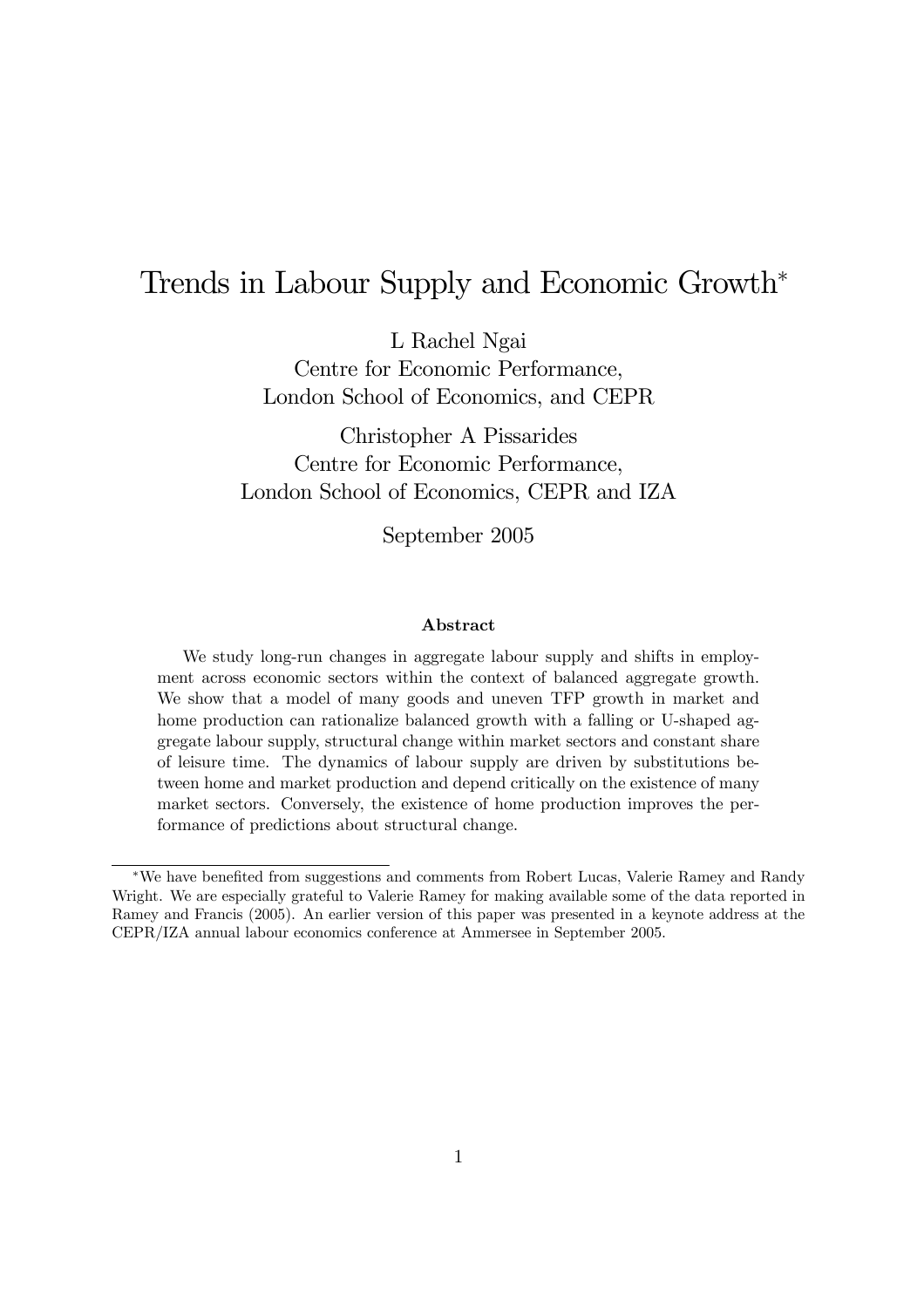A feature of modern economic growth is the changing trend in aggregate labour supply. In the early stages of economic development the total supply of labour (measured in hours of work) typically falls. In later stages, trends become less clear-cut, with no clear overall dynamic pattern. In the United States the trend over the last century appears to be a distorted U-shape, a steep decline followed by a small rise. Other patterns, however, are also observed: the only undisputed "stylized fact" of low-frequency fluctuations in labour supply is that industrialization causes a long-lasting decline, which eventually dissipates.<sup>1</sup> The changing trends in aggregate labour supply that one finds in long runs of data are usually neglected by modern growth theory, which typically assumes a constant rate of labour force growth.

A seemingly unrelated feature of modern growth is "structural change," the continuous reallocation of labour across sectors of economic activities. In this paper we propose a unified framework for the study of these two phenomena and posit that they are part of the same economic process: the response of employment to the uneven distribution of technological change across production sectors located in the market and the home. The introduction of home production is critical in the explanation of changes in overall labour supply; perhaps surprisingly, structural change within market sectors also turns out to be critical in the explanation of labour supply, and home production turns out to be important in the explanation of labour reallocations within market sectors.2 We show that our "technological" explanation of labour reallocations can explain the initial fall in aggregate labour supply and several different types of dynamics in later stages of economic development, depending on parameters and the number of distinct sectors, whilst at the same time satisfying Kaldor's facts of balanced aggregate growth.

The model that we use to demonstrate these claims has three general uses of time, market work, home work and leisure. Market work produces consumer and capital goods and we refer to it as the supply of labour. Home work produces consumption goods for

<sup>&</sup>lt;sup>1</sup>Several contributory forces have been identified in the historical literature. The decline of agriculture and primitive industrial production at the initial stages of economic development leads to the withdrawal of many workers, especially women, from the labour force. Parallel to this, hours per worker in industry and services fall. In later stages the rise of a service sector attracts women back to market production. Hours of work per worker either stabilize or continue to fall at a decreasing rate, through, e.g., the growth of part-time employment. See Durand (1975, esp. ch. 4) and Maddison (1995) for cross-country evidence and Goldin (1995) for female labour supply in the US time series and in other countries. Evidence for the United States and the biggest European economies is further discussed in section 1 below.

<sup>&</sup>lt;sup>2</sup>Home production has been studied extensively in a partial context, starting with Becker  $(1965)$ , Gronau (1977) and many others. More recently it has been studied in the context of equilibrium business cycles and to some extent in the context of growth (see Gronau, 1997 for a survey, and Parente et al. (2000) and Gollin et al. (2000) for growth-related work). Structural change within the market economy has been studied by many authors, but to our knowledge our paper is the first that studies structural change with home production. See Kuznets (1966), Baumol (1967) and Fuchs (1980) for early contributions and Echevarria (1997), Kongsamut et al.(2001), Caselli and Coleman (2001) and Ngai and Pissarides (2004) for more recent work.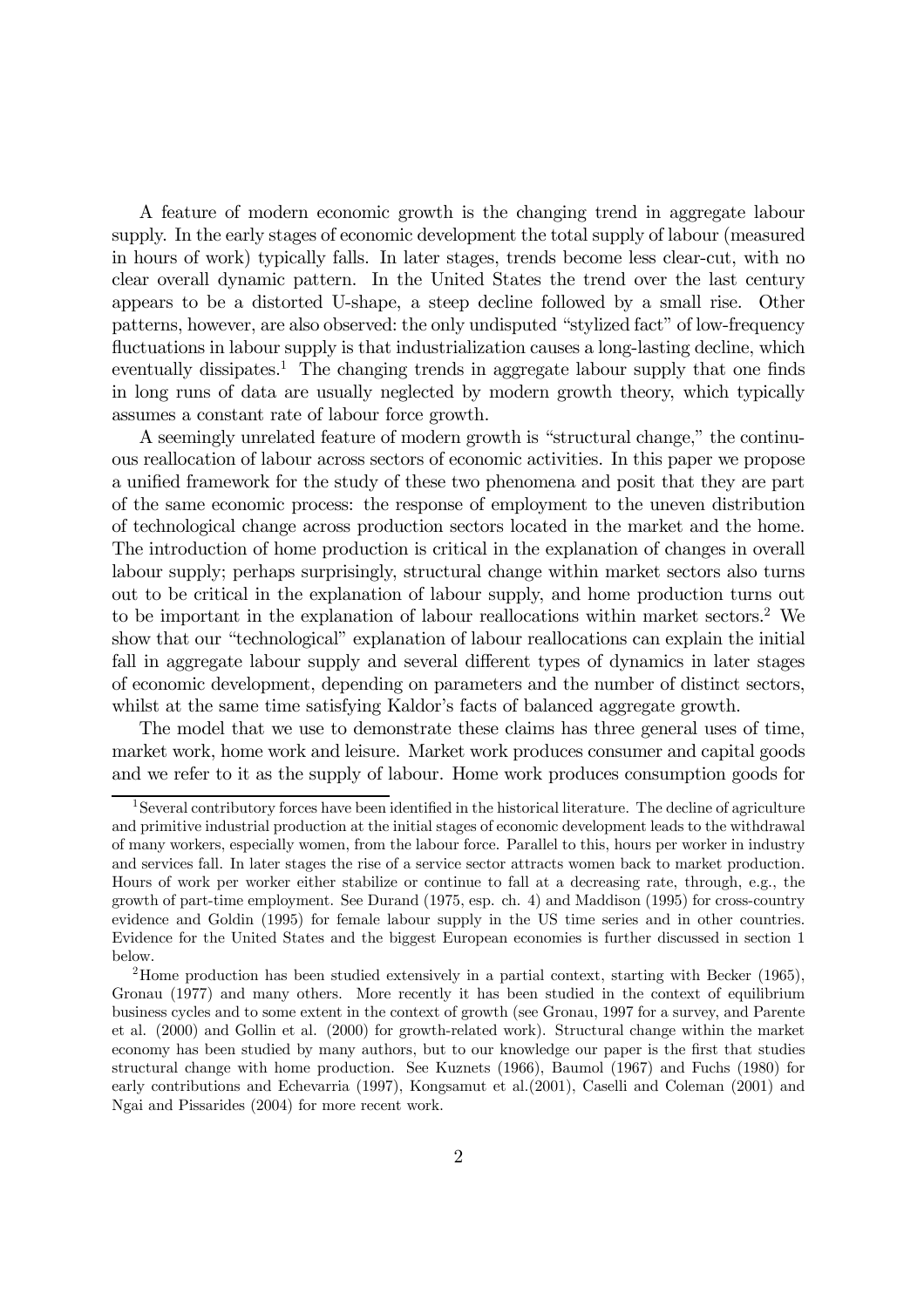the individual's own use and the time allocated to it is like market work, but it is not part of the conventional definition of labour supply. We show that because of the uneven distribution of technological change the time allocated to home production is likely to change during the course of economic development. Under plausible assumptions the time allocated to home production is likely to increase in the early stages of economic development - implying a falling overall labour supply - but eventually it will decrease. By how much it decreases and what happens after the decrease depends on a number of factors. We devote most of the paper to a benchmark model with only one home-produced good, and show that the decrease in home production time continues indefinitely. But small generalizations to the model, such as the introduction of a second home-produced good, can give richer dynamics and imply more than one turning point in labour supply.

We emphasize that although our model has both home production and leisure time, the driving force for the long shifts in labour supply is the home production sector and not leisure. The existence of a steady state that satisfies Kaldor's aggregate facts requires constant leisure time, but not constant home production time. During periods of transition to an aggregate balanced-growth equilibrium - following for example war or some other major event that disturbs the initial growth equilibrium - changes in leisure also contribute to changes in aggregate labour supply, but these periods cannot explain the long swings in labour supply that is the topic of this paper. Our theoretical model is consistent with the class of real business cycle models discussed by King et al. (1988), which are characterized by an underlying balanced-growth path.

The intuition behind our results is that although market activities at the not-toodisaggregate level of agriculture, manufacturing and services are poor substitutes for each other, a lot of home production is a good substitute for services produced in the market. Over time, if the composite of service sectors (in the market and the home) has lower mean TFP growth rate than other market sectors, it attracts labour from agriculture and industry. This is a force for an increase in the employment share of both sectors. But if the market service sector has higher TFP growth than the home sector, within the services composite there is a movement of labour from the home to the market. This explains why the share of agriculture and manufacturing employment may decline faster when there is a home service sector. Labour employed in agriculture and manufacturing sectors has two potential destinations, both with low TFP growth rates. It can also explain why the share of market services may rise faster with home production. It receives labour from two sources, market sectors and the home sector. Although in the first stages of economic development, when agriculture employs a large fraction of the labour force, the movement of labour from agriculture to home production offsets the movement from home production to market services, eventually the movement from home production to market services takes over, bringing a decline of the home production sector. Reflecting this reversal, although in the first stages of economic development aggregate labour supply may decrease, eventually it increases. But this increase need not continue indefinitely. If both the market and home sectors produce in addition goods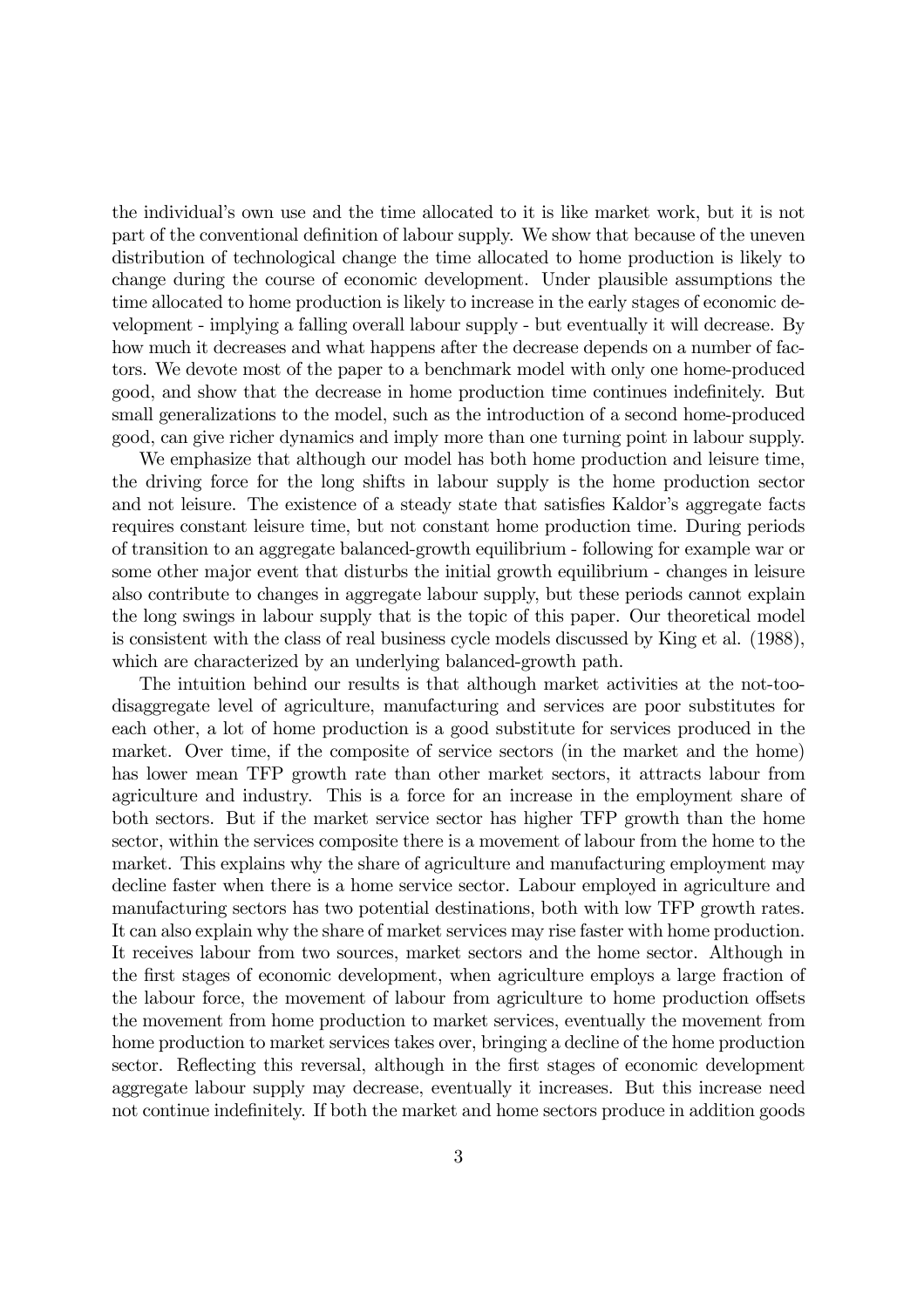which do not experience growth in total factor productivity (or experience low common growth), both sectors attract labour indefinitely, implying that eventually overall home production time increases. If, for reasons not specified in our model, women are more likely to be engaged in home production than men are, our model can explain the fall in male labour supply and the eventual rise in female labour supply as part of a unified process of economic growth.

Support for the predictions of the model can be found in the evidence of Ramey and Francis (2005), who showed that leisure time in the United States has been on average constant since the beginning of the 20th century, but home production time and hours of market work have changed. We also report the results of some numerical illustrations which match fairly well the aggregate dynamics of labour supply and broad market sectors in the United States, as further support of the links between home production and aggregate labour supply.

Although we choose to emphasize the implications of our model for low-frequency changes in aggregate labour supply, our model has strong implications for the time devoted to home production, and by extension to female labour supply. We point out two implications here. First, we argue that at the first stages of economic development the decline of agricultural labour leads to an increase in home production time. The evidence of Mokyr (2000) and others is consistent with this claim. As incomes grow and labour is released from agriculture there is an increase in the demand for home production services: cleaner homes, better-prepared food, more care over child upbringing and so on. Second, our explanation of the decline of the share of the home production sector in later stages of economic development is different from the one put forward by Greenwood et al. (2005). Home production in our model is "marketized" (Freeman and Schettkat, 2005, Rogerson, 2004): both employment and output in the home sector fall, because similar goods can be produced more efficiently in the market. Greenwood et al. claim that although employment in the home sector falls, output rises because the sector employs more capital as the prices of durable goods fall. In our model the price of durable goods also falls because of higher TFP growth in manufacturing than in services, but the substitution of capital for labour is not the driving force for the decline in home production time.

Section 1 examines aggregate labour supply data in five countries, the United States and the four biggest European economies. It establishes the "stylized fact" of a downward trend in the share of working time in all economies, followed by more diverse dynamics. Section 2 outlines our benchmark model of multi-sector growth when there is home production and leisure. The dynamic properties of employment shares, the existence of an aggregate balanced growth path and a numerical illustration based on US data are derived and discussed in this section. Section 3 discusses an extension that gives more general results about the dynamic behaviour of home production and aggregate labour supply.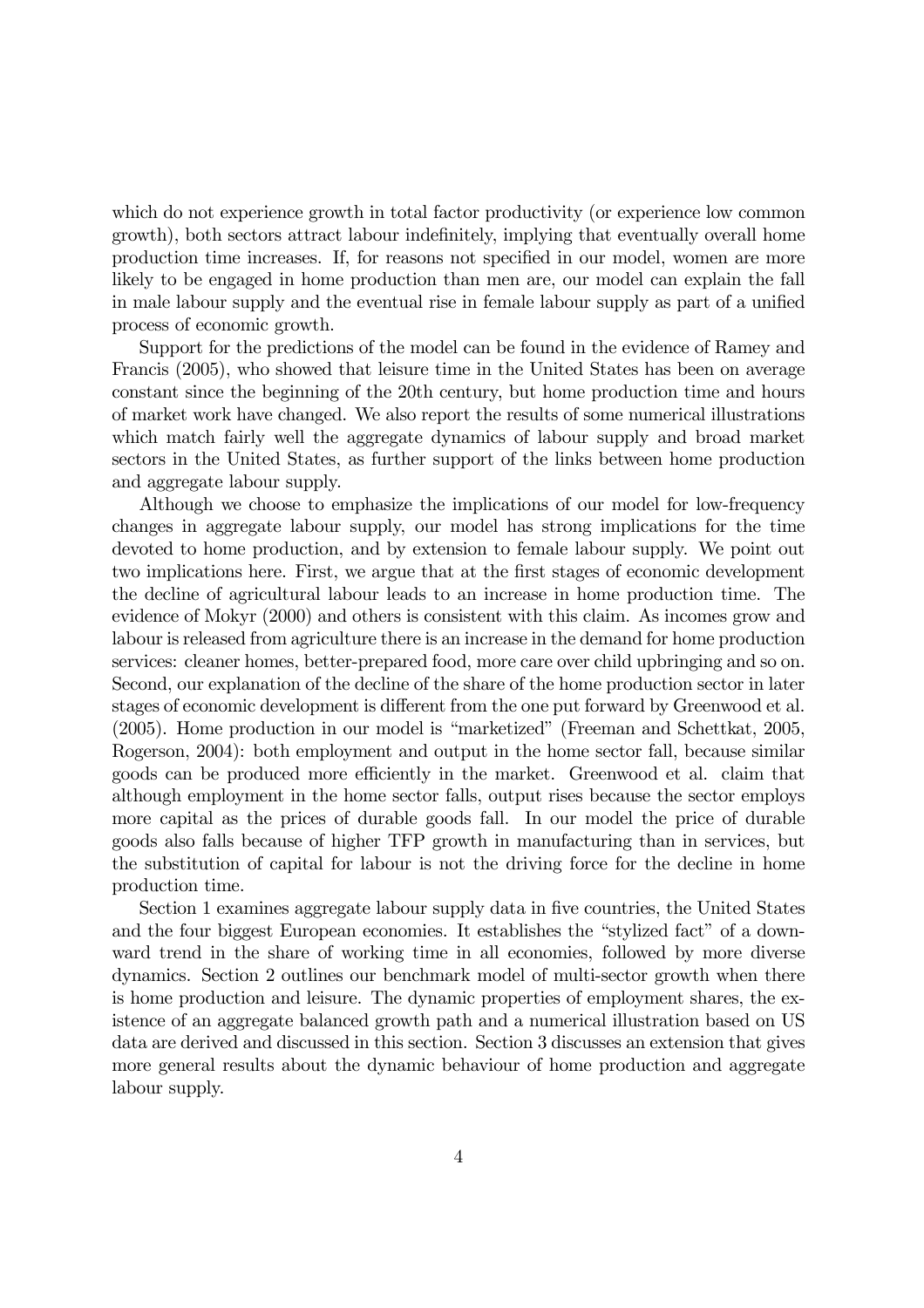## 1 Long-run trends in hours

We divide total time into three groups, market work, home production and leisure. Market work includes all hours of work supplied to the market for remuneration. In a model without unemployment it is equal to the supply of labour and employment. Home work is time worked at home to produce goods for one's own consumption, and includes such activities as child care, cooking and cleaning. Leisure is time not used for production, such as watching television and spending time with friends.

In a representative agent model we are interested in the share of each use of time out of the total time available to the population for the three uses. If we had a time series for each time use computation of the shares would be straightforward. But although countries with rich statistical resources usually have some data on total hours of market work, there are very few observations of home production time, and even fewer of leisure time. So usually non-work time is calculated as a residual, which requires knowledge of the total amount of time allocated to the three activities of the model. We call this aggregate the denominator of our model.<sup>3</sup>

In general, the denominator can be calculated by starting from the total number of hours available to the entire population and removing components that are unavailable for the uses of time of the model, either because of exogenous constraints or because of other decisions made in the past.<sup>4</sup> The first such component is the time spent by a typical individual on sleep and other essential activities. Time use surveys show remarkable regularity across time and countries in this amount of time. We take the number used by Ramey and Francis (2005), 74 hours per week, and so assume that the basic week length available for work and leisure is 94 hours.<sup>5</sup>

Second, many individuals need to be removed from our denominator because they are unable to choose between work and leisure, either for health reasons or because they are institutionalized. Third, and related to this, a large number of individuals are in school, and so are again unable to choose between work and leisure. Schooling may be compulsory or voluntary, depending on age, but since our model does not include schooling choices, all these individuals should also be removed from our denominator.

Calculating precisely a denominator with currently available statistical resources is not possible for most countries. Because of this, many studies use the working-age population as their denominator (usually, ages 15-64), on the implicit assumption that

<sup>&</sup>lt;sup>3</sup>For recent papers on the measurement and analysis of hours of work and leisure, see Juster and Stafford (1991), Maddison (1995), Ramey and Francis (2005) and Gali (2005).

<sup>4</sup>The approach and discussion that follow are influenced mainly by the approach of Ramey and Francis (2005). See also Ramey and Francis (2004).

<sup>&</sup>lt;sup>5</sup>Of course, the important property of this number is that it is a constant, not whether it is a few hours bigger or smaller. Juster and Stafford (1991) report 68-72 hours for essential activities for the age group 24-64 years. Ramey and Francis justify the number 74 by a reference to Robinson and Godbey (1999) and the BLS Time Use Survey.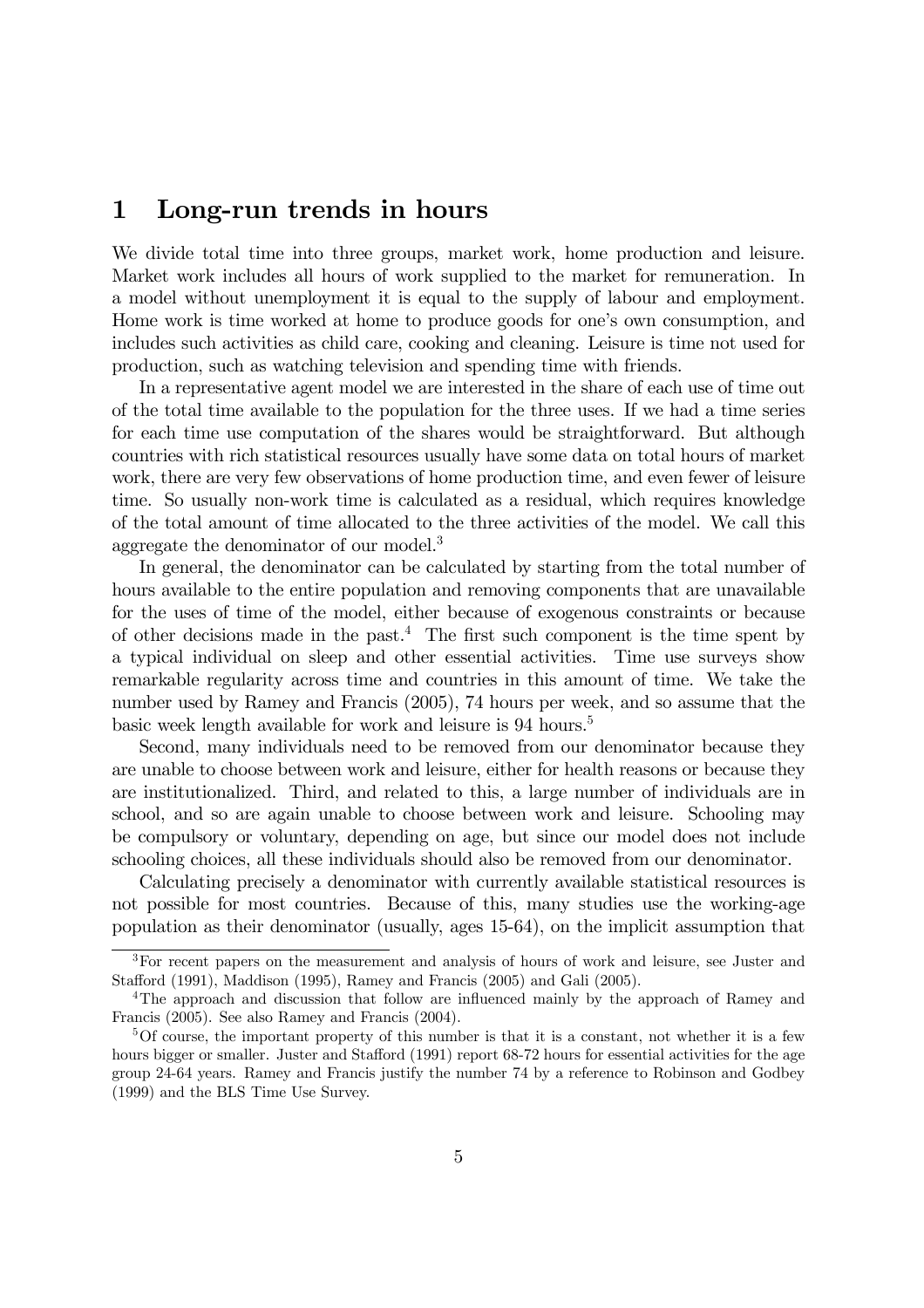those in school are approximately given by the age groups under 15 and those not active for health reasons are given by the group over 65. For the United States, however, Ramey and Francis (2005) have recently calculated the non-institutionalized population over the age of 10, the full-time equivalent number of people in education up to the age of 24 and the fraction of people over 65 who are healthy enough to work. Making use of their data we calculated a denominator for the United States, which we call the available labour force.

Figure 1 shows the shares of time allocated to market work, home work and leisure. The first two series are from Ramey and Francis (2005) and the third is calculated as a residual. The trend shown is quadratic. The fraction of leisure time has remained remarkably stable for 100 years, a point emphasized by Ramey and Francis as well. Neither coefficient of the quadratic trend is statistically significant. Home production time follows a hump shape and market hours a U-shape, with both coefficients of the quadratic significant at the  $1\%$  level.<sup>6</sup> The highest point of home production is reached in the late 1960s and the lowest of market work in the mid 1970s. Although the rising part of the U-shape of market work is fairly flat there has been a substantial rise in the fraction of time devoted to work in the three decades since the lowest point in the mid 1970s. By exactly how much the trend has risen depends on the sample used to calculate it, but a figure of about 7-8% appears the most plausible.

Turning now to experience elsewhere, we do not have a series for the "available labour force" for the European countries, so we use the population of working age as the denominator. Figure 2 shows the share of working hours in the population of working age in the four major European countries and for comparison in the United States based on the same definition.7 It is encouraging that the dynamics of work in the United States with the population of working age as denominator are very similar to the dynamics with the available labour force as denominator.<sup>8</sup>

Despite the obvious and often-cited differences between "Europe" and the United States evident in figure 2, the dynamics of hours of work in the European countries bear remarkable resemblance to the dynamics of the same series in the United States. We showed in figure 1 that the share of work hours first declined at a decreasing rate over a long period of time, and eventually reversed. The Italian share in figure 2 exhibits the same dynamic pattern, but the turning point comes about two decades after the US one.

 $6$ Ramey and Francis (2004) fit a quartic trend to market hours of work and also find a U-shape for the period since 1900.

<sup>7</sup>The data sources for hours are from the website of the Groningen Growth and Development Centre and for the working age population from the OECD website.

<sup>8</sup>Comparison between the available labour force series and the population of working age for the United States shows that in the early period the available series exceeds the population of working age by 6-8% because many 10-14 year olds who are excluded from the population of working age were in the labour force. In later years the difference becomes smaller, as the number of healthy older people added in the total available series offsets the number of young people removed because of school. Since about 1990 the two series have been virtually identical.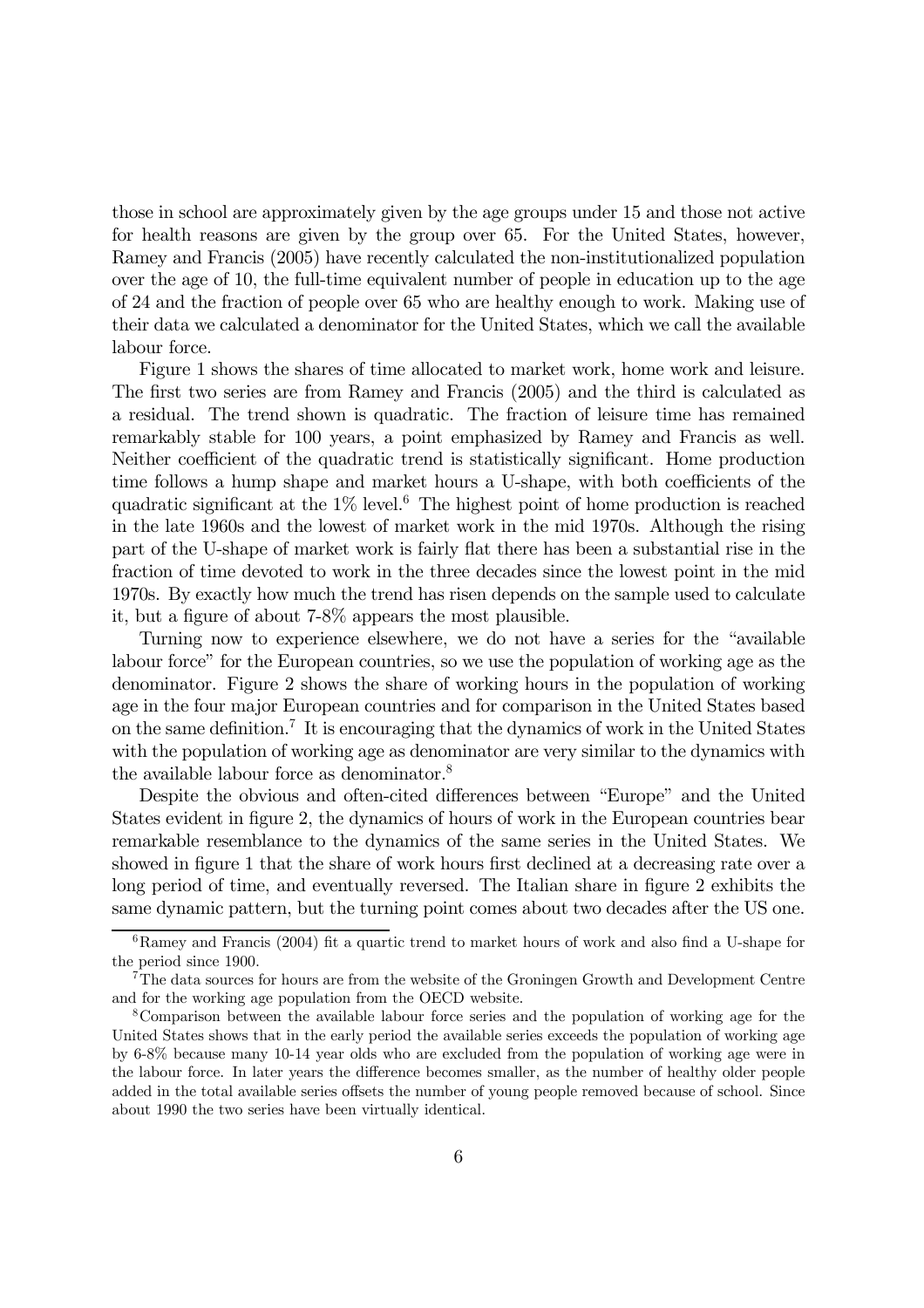The United Kingdom also exhibits a similar pattern. The decline bottoms out fast, and the actual data series turns up in the early 1990s, although the trend does not reach a minimum by 2000. But the French and especially German experiences are still ones of fairly fast, although flattening out, decline.

The US series in figure 1 and the cross-country comparisons in figure 2 lead to the conclusion that the share of total time allocated to market work initially declines during economic growth. The decline slows down and at least in two or three of our countries it reverses. The reversal is due to the "marketization" of home production, with leisure time showing virtually no trend. Alongside these dynamics, as is well-known and documented elsewhere, the aggregate economy is on a balanced growth path and there is sectoral structural change. The main features of structural change are a rapid decline in agricultural employment, a rapid rise in service employment and a smaller hump-shaped change in manufacturing employment. The model of the next section shows that all these facts can have a common technological explanation.

## 2 Home production and leisure in a growth model

We simplify our exposition by assuming that market work takes place in three differentiated sectors and home production takes place in only one sector.<sup>9</sup> Each of the three market sectors captures a distinct feature of production. Sector 1, labelled agriculture, produces a consumption good that does not have close substitutes elsewhere; sector 2, labelled manufacturing, produces the economy's capital stock and another consumption good that also does not have close substitutes in other sectors; sector 3, labelled services, produces only a consumption good that has a close substitute produced in the home. Our labels are obviously not accidental, but we emphasize more the nature of the good produced in each sector rather than the accuracy of their description as agriculture, manufacturing and services.

We derive the equilibrium of our economy from a social planning problem that maximizes the utility function of a representative agent. Equilibrium is defined as a set of dynamic paths for the allocation of capital and time to the three market sectors, home production and leisure, and the allocation of the output of each sector to consumption

<sup>&</sup>lt;sup>9</sup>The three-sector economy of this paper can easily be generalized to many sectors along the lines of Ngai and Pissarides (2004). It is also possible to extend the model to one of more than one home sector (see section 3).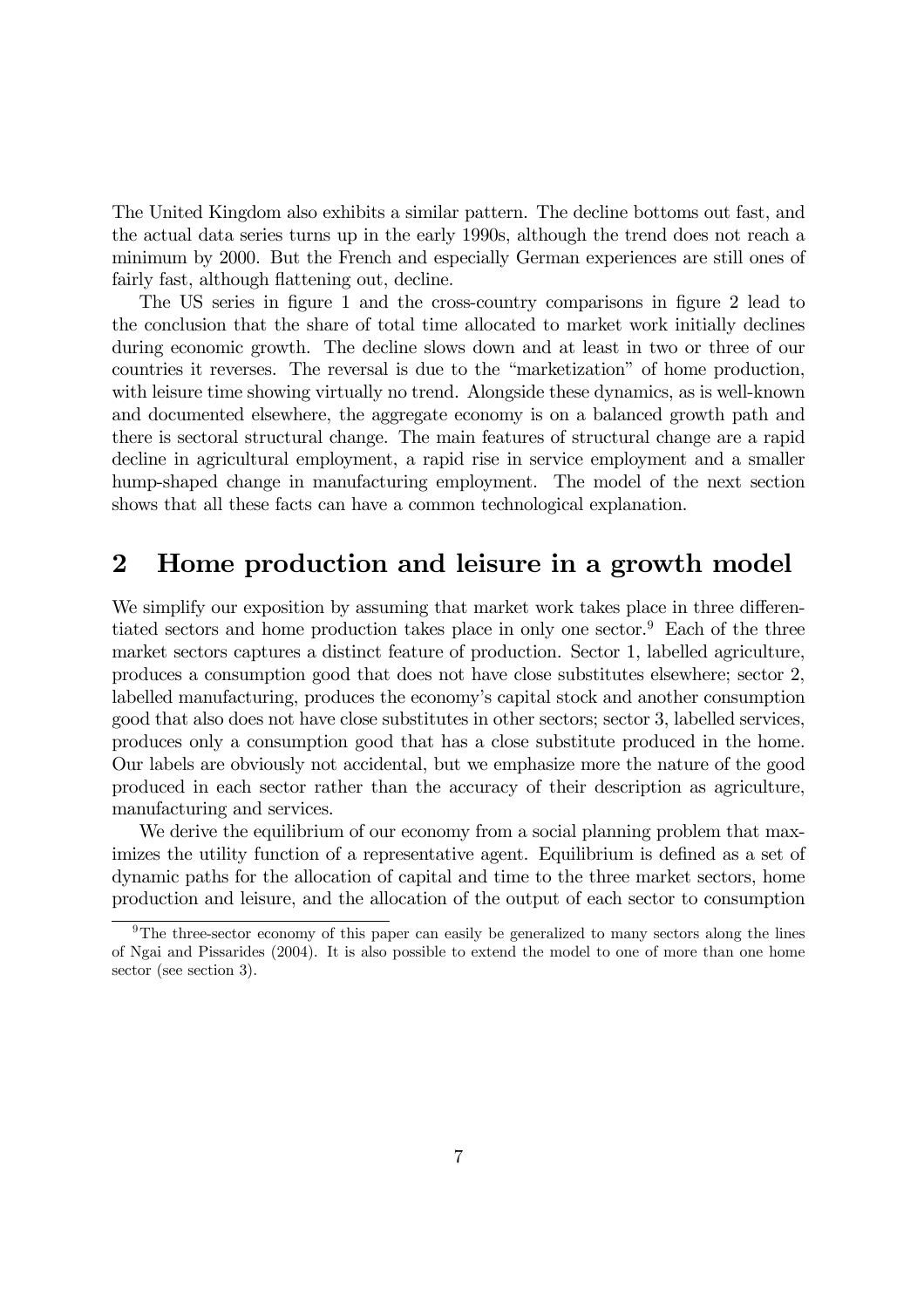and capital. The utility function of the representative agent is

$$
U = \int_0^\infty e^{-\rho t} \left[ \ln \phi(.) + \theta v (1 - l) \right] dt \tag{1}
$$

$$
\phi(.) = \left(\sum \omega_j c_j^{(\varepsilon - 1)/\varepsilon}\right)^{\varepsilon/(\varepsilon - 1)} \qquad j = a, m, sh \tag{2}
$$

$$
c_{sh} = \left[ \psi c_s^{(\sigma - 1)/\sigma} + (1 - \psi) c_h^{(\sigma - 1)/\sigma} \right]^{\sigma/(\sigma - 1)}
$$
  
\n
$$
\rho, \theta, \omega_i, > 0, \sum \omega_j = 1; \varepsilon, \psi \in (0, 1), \sigma > 1; l \in (0, 1), c_j \ge 0.
$$
\n(3)

where v(.) is the utility of leisure, with  $v' > 0, v'' < 0$ , and  $v' \to \infty$  as  $l \to 1, \phi(.)$  is a CES utility function over final consumption goods and  $c_{sh}$  is a composite service good, which is the outcome of a CES combination of market and home goods. Subscript a stands for agriculture, m for manufacturing, s for market-produced service goods and h for home-produced service goods.  $l$  is the fraction of total time allocated to market and home work. The restrictions on  $\varepsilon$  and  $\sigma$  imply that market and home-produced services are close substitutes for each other but the outputs of the agricultural, manufacturing and composite service sectors are not close substitutes.

The restrictions on the utility function are a combination of sufficient restrictions previously derived by King et al. (1988) and Ngai and Pissarides (2004). King et al. (1988) show that in a one-sector model with consumption  $c$  and hours of work  $l$  the utility function  $U(c, l) = \frac{c^{1-\theta}}{1-\theta}v(1-l)$  is necessary for the existence of a balanced-growth path. Our utility function in (1) is equivalent to setting  $\theta = 1$ , a restriction that was shown by Ngai and Pissarides (2004) to be necessary for the existence of a balanced growth path when there are many sectors with unequal TFP growth rates and  $\varepsilon \neq 1$ .

Our measure of total time is the total time available to the population who can work.<sup>10</sup> We let  $l_i$  denote the share of that time allocated to each of the four production activities  $(i = a, m, s, h)$  and write

$$
\sum l_i = l. \tag{4}
$$

Total market employment is  $l_a + l_m + l_s \equiv q$ , which, in the absence of unemployment, is also the conventional definition of the aggregate supply of labour. Market employment shares are then defined by  $l_i/q$ , for  $i = a, m, s$ . The U-shape fact about the aggregate labour supply is a statement about the evolution of q, whereas structural change refers to changes in the market shares  $l_i/q$ .

Production functions are identical in all activities except for their TFP parameters  $A_i$ 

$$
F^{i} = A_{i} F(l_{i} k_{i}, l_{i}); \quad \dot{A}_{i} / A_{i} = \gamma_{i} \quad i = a, m, s, h,
$$
 (5)

 $10$ When we say in the theoretical model "population" we mean the "denominator" as defined in section 1, the total number of hours available to the entire population who can work. Similarly, when we express a variable in "per capita" terms we mean the ratio of that variable to our measure of population.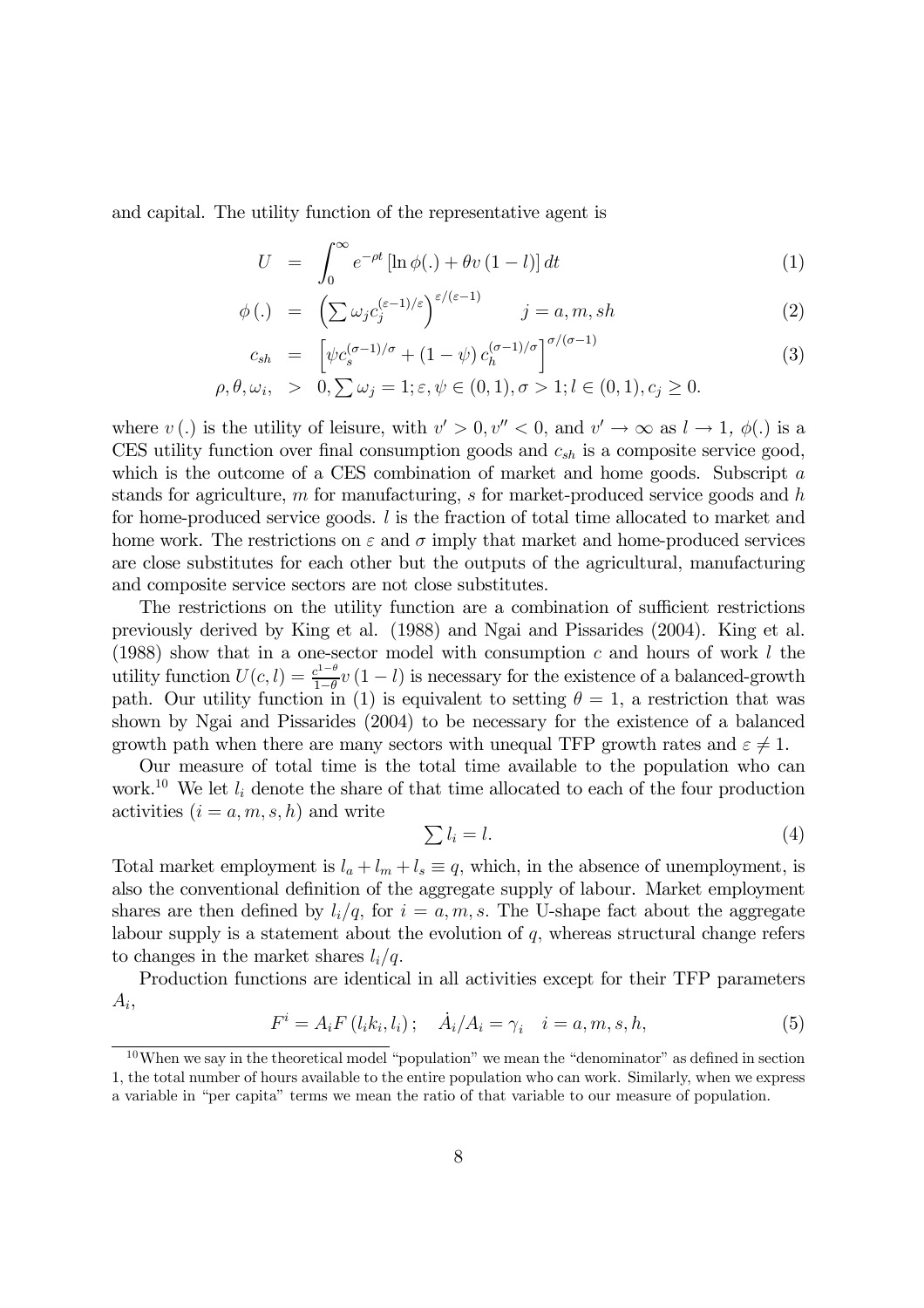where the production function  $F$  is constant returns to scale, has positive and diminishing returns to inputs, and satisfies the Inada conditions,  $k_i$  is the capital-labour ratio of each sector and  $A_i$  is TFP in each sector i, with growth rate  $\gamma_i$ . We impose the quantitative restrictions  $\gamma_a \geq \gamma_m > \gamma_s > \gamma_h$ , which are justified later in the paper.

All sectors produce consumption goods but only manufacturing produces capital goods:

$$
c_i = A_i l_i F(k_i, 1) \qquad i = a, s, h \qquad (6)
$$

$$
\dot{k} = A_m l_m F(k_m, 1) - c_m - (\delta + \nu) k \tag{7}
$$

$$
\sum l_i k_i = k,\tag{8}
$$

where  $\delta$  is the capital depreciation rate,  $\nu$  is the population growth rate and k is the ratio of the capital stock to the population.<sup>11</sup>

We obtain optimal allocations by maximizing the utility function in  $(1)$  subject to (4)-(8). We distinguish between the "static" conditions that give optimal allocations across sectors and the "dynamic" ones that give optimal allocations over time.

### 2.1 Optimal sector allocations

The optimal allocation of resources across industrial sectors is obtained from the firstorder maximization conditions for  $c_i, l_i, k_i$  and l. Free factor mobility implies that both the value of marginal product of factors and the marginal rate of technical substitution between capital and labour are equalized across sectors. These imply equality of the capital-labour ratios across sectors and equality between relative prices and relative TFP levels:

$$
k_i = k_m = k/l \quad i = a, s, h,
$$
\n
$$
(9)
$$

$$
\frac{\phi_i}{\phi_m} = p_i = \frac{A_m}{A_i} \quad i = a, s, h. \tag{10}
$$

We use manufacturing as our numeraire throughout the analysis.

We can immediately derive one strong result about structural change and home production in this economy. From the conditions for optimal choice of  $c_s$  and  $c_h$  in (10), we obtain,

$$
\varphi \equiv \frac{p_h c_h}{p_s c_s} = \left(\frac{1-\psi}{\psi}\right)^{\sigma} \left(\frac{A_s}{A_h}\right)^{1-\sigma};\tag{11}
$$

<sup>&</sup>lt;sup>11</sup>Our assumption of a single capital good used in the market and home does not necessarily imply the transfer of capital goods between the two uses after installation. Although we argue later that the home sector is declining, empirically the capital depreciation rate and population growth rate far exceed the rate of decline of the home sector, so gross investment in the home is always positive.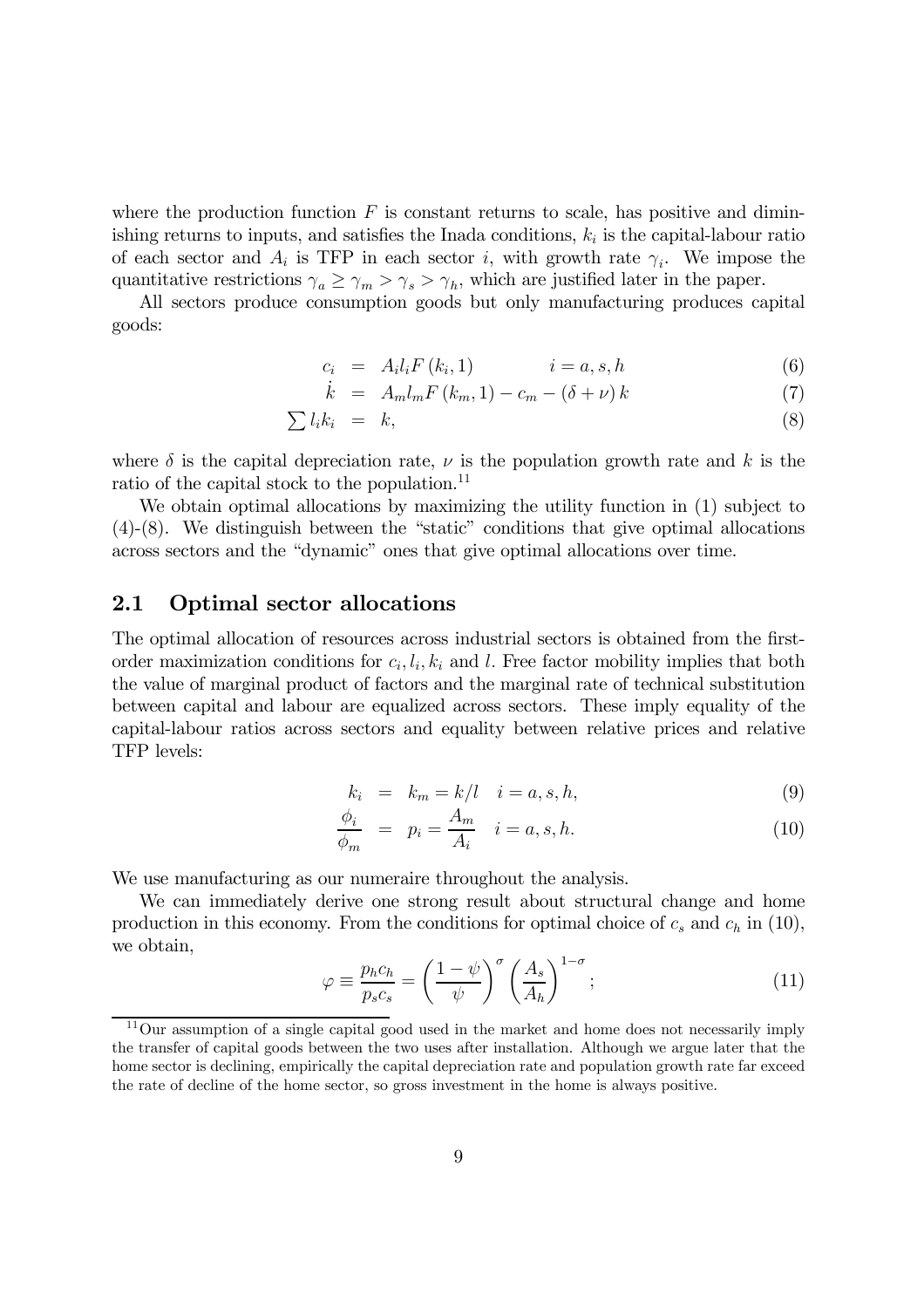and from the production function we derive

$$
\frac{l_h}{l_s} = \varphi. \tag{12}
$$

 $\mathbf{S}\mathbf{o}$   $i$ 

$$
\frac{\dot{l}_s}{l_s} - \frac{\dot{l}_h}{l_h} = (\sigma - 1)(\gamma_s - \gamma_h). \tag{13}
$$

With  $\sigma > 1$ , if TFP in the market sector is rising faster than in the home sector, the home sector will be losing labour to the market sector. It implies that if the TFP growth rate of the market sector remains indefinitely above the TFP growth rate of the home sector, eventually the home sector will vanish and all services will be produced in the market. Thus, our claims about the eventual marketization of all home production come from two quantitative restrictions:  $\sigma > 1$  and  $\gamma_s > \gamma_h$ . We return later in the paper to a discussion of these conditions and to the question whether the model can be generalized to yield a home sector in its asymptotic state.

In order to derive the direction of structural change in other sectors, we define a new variable to represent the ratio of expenditure on the outputs of agriculture and services to expenditure on the consumption of the manufacturing good,  $x_i \equiv p_i c_i/c_m$ . By definition,  $x_m = 1$ . Using (10) and (11), we derive in the Appendix,

$$
x_a \equiv \frac{p_a c_a}{c_m} = \left(\frac{\omega_a}{\omega_m}\right)^{\varepsilon} \left(\frac{A_m}{A_a}\right)^{1-\varepsilon} \tag{14}
$$

$$
x_s \equiv \frac{p_s c_s}{c_m} = \left(\frac{\omega_s}{\omega_m}\right)^{\varepsilon} \left(\frac{A_m}{A_s}\right)^{1-\varepsilon} (1+\varphi)^{(\sigma-\varepsilon)/(1-\sigma)} \tag{15}
$$

$$
x_h \equiv \frac{p_h c_h}{c_m} = \varphi x_s \tag{16}
$$

where  $\omega_s \equiv \omega_{sh} \psi^{\frac{\sigma(\varepsilon-1)}{(\sigma-1)\varepsilon}}$ , which is the weight of the market service good in the utility function when home production is close to zero. Note also that if home production is not present in the utility function (i.e.  $\psi \to 1$ ), we have  $\varphi \to 0$  and  $x_h \to 0$ , and  $x_s$  has the same form as  $x_a$ .

The total value of consumption per capita, including the consumption of home produced goods, is

$$
c = \sum p_i c_i = X c_m \tag{17}
$$

where  $X = \sum x_i$ . Making use of (9) and (10), the total value of aggregate output per capita is given by:

$$
y \equiv \sum p_i F^i = l A_m F(k_m, 1). \tag{18}
$$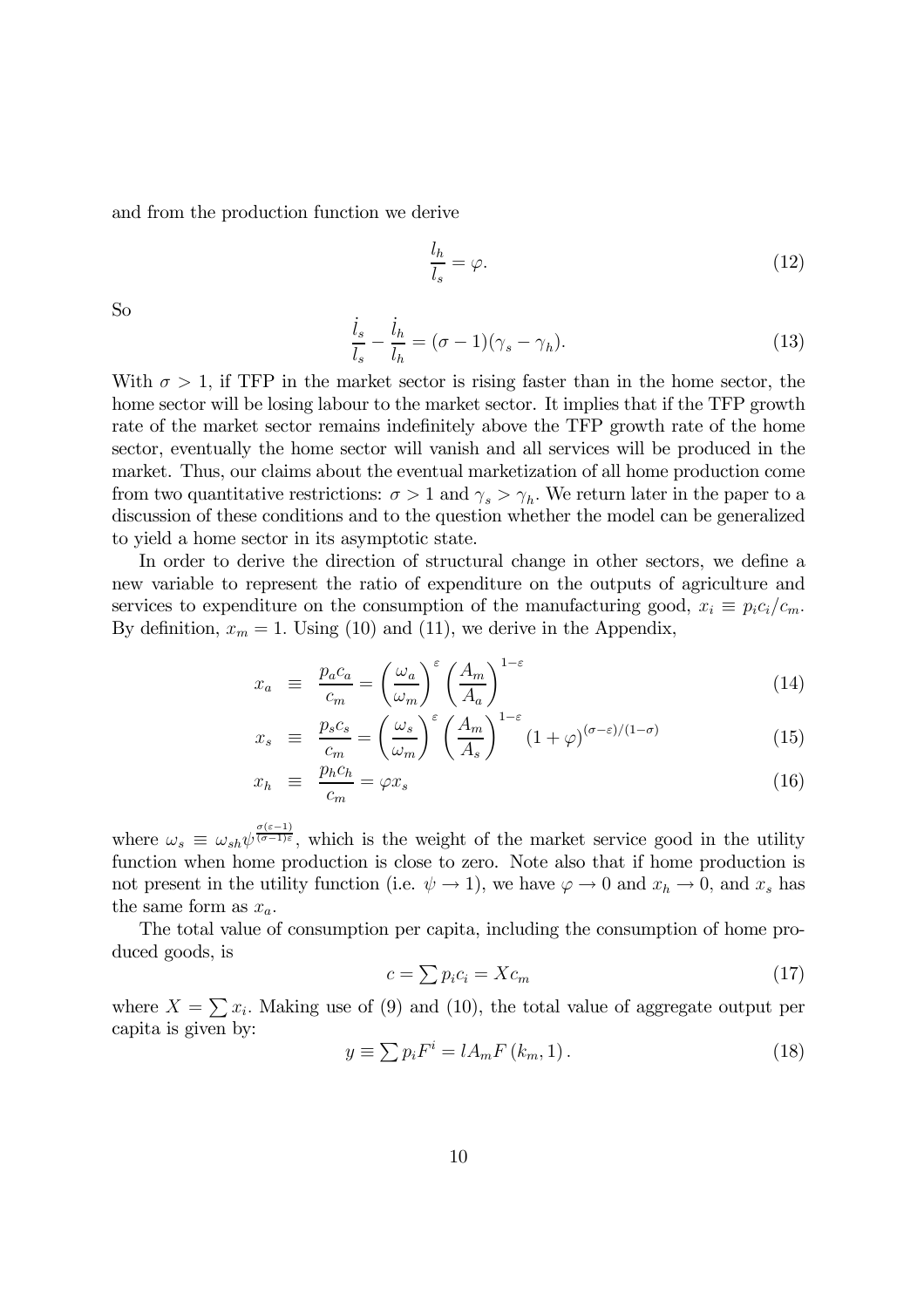Using  $(14)-(18)$ , we obtain

$$
\frac{l_i}{l} = \frac{x_i}{X} \frac{c}{y}, \qquad i = a, s, h,
$$
\n(19)

$$
\frac{l_m}{l} = \frac{1}{X} \frac{c}{y} + \frac{s}{y},\tag{20}
$$

where  $s \equiv y - c$  are savings. These equations show that the employment share used in the production of consumption good i is a fraction  $x_i/X$  of the aggregate consumption rate, whereas the manufacturing employment share has two parts, one that obeys the same law as the share of other consumption and another that is equal to the savings rate. The first component is employment required to produce the manufacturing consumption good and the second is the employment required to produce the economy's investment goods.

The results for employment shares in (19) and (20) imply (using the expression for  $x_i$ ,

$$
\frac{\dot{l}_s}{l_s} - \frac{\dot{l}_a}{l_a} = (1 - \varepsilon)(\gamma_a - \gamma_s) + \frac{\varphi}{1 + \varphi} (\sigma - \varepsilon)(\gamma_s - \gamma_h), \tag{21}
$$

$$
\frac{i_h}{i_h} - \frac{i_a}{i_a} = (1 - \varepsilon)(\gamma_a - \gamma_h) - \frac{1}{1 + \varphi} (\sigma - \varepsilon)(\gamma_s - \gamma_h). \tag{22}
$$

Conditions (21) and (22) give an important result. In the absence of home production, the second term of (21) on the right vanishes, and we obtain the familiar result that for  $\varepsilon$  < 1 employment moves from agriculture, the high TFP-growth sector, to services (see Ngai-Pissarides, 2004). But since  $\sigma > \varepsilon$  and  $\gamma_s > \gamma_h$ , the second term in (21) is also positive, and so the speed at which market services attract labour from agriculture is faster. Equation (22) gives a contrasting result. The first term on the right shows a movement of labour from agriculture to the home sector, because as with market services the home sector produces a service good that is a poor substitute for agricultural output. But the second term shows that (at least for  $\sigma > \varepsilon$  and  $\gamma_s > \gamma_h$ ) the movement is either mitigated or reversed, because service goods are more efficiently produced in the market. Intuitively, the introduction of a home production sector with small TFP growth rate accelerates the move out of agriculture because the gap between TFP in agriculture and the composite of the destination sectors is now bigger. We can also see that home production has its biggest impact on the decline of agriculture early on in the stage of economic development. From (11) the second term in (21) becomes progressively smaller over time and vanishes as  $t \to \infty$ , whereas the second term in (22) becomes progressively larger. The opposite signs in (22) are the reason behind the changing trends in aggregate labour supply as we now show more formally.

Using (19) and (20), the dynamics of  $l_i$  depend on the sector-specific component  $x_i/X$  and the aggregate components l and  $c/y$ . In the remainder of this section we study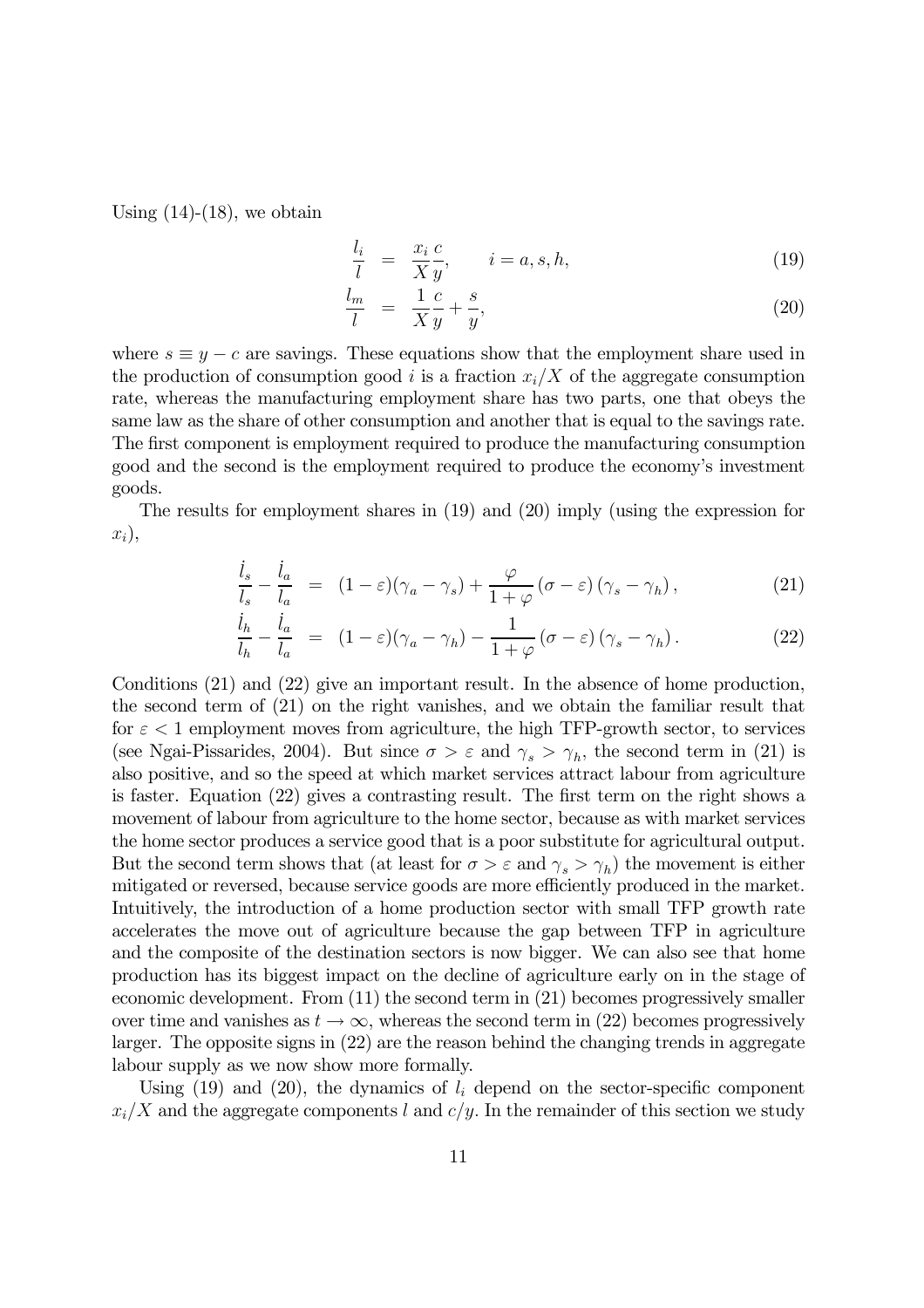the dynamics of  $l_i$  and the implied aggregate labour supply due to the sector-specific components. The additional dynamics due to changes in the aggregate l and  $c/y$  can easily be obtained from (19) and (20) and we postpone discussion to the next section.

Using  $(11)$ , and  $(14)-(16)$ , we obtain,

$$
\frac{\dot{x}_a}{x_a} - \frac{\dot{X}}{X} = (1 - \varepsilon)(\bar{\gamma} - \gamma_a)
$$
\n(23)

$$
\frac{\dot{x}_s}{x_s} - \frac{\dot{X}}{X} = (1 - \varepsilon)(\bar{\gamma} - \gamma_{sh}) + (\sigma - 1)(\gamma_s - \gamma_{sh})
$$
\n(24)

$$
\frac{\dot{x}_h}{x_h} - \frac{\dot{X}}{X} = (1 - \varepsilon)(\bar{\gamma} - \gamma_{sh}) - (\sigma - 1)(\gamma_{sh} - \gamma_h)
$$
\n(25)

$$
-\frac{\dot{X}}{X} = (1 - \varepsilon)(\bar{\gamma} - \gamma_m) \tag{26}
$$

where  $\bar{\gamma}$  is a weighted average of the TFP growth rates in all sectors, with the weight on  $\gamma_i$  equal to  $x_i/X$ . Because  $x_i/X$  is proportional to the share of employment used to produce consumption goods we call  $\bar{\gamma}$  the consumption-weighted TFP growth rate of the economy. On the other hand,  $\gamma_{sh}$  can be interpreted as the TFP growth rate for the service composite  $(c_{sh})$ . It is given by the weighted average of TFP growth rates in the home and market service sectors,  $\gamma_{sh} = (\gamma_s + \varphi \gamma_h) / (1 + \varphi)$ . Note that as  $t \to \infty$ , both  $\bar{\gamma}$  and  $\gamma_{sh}$  converge to  $\gamma_s$ .

Given the ranking  $\gamma_a \ge \gamma_m > \gamma_s > \gamma_h$ , we have  $\gamma_a > \overline{\gamma} > \gamma_{sh}$ , so (23) implies that  $l_a$ is falling, (24) implies that  $l_s$  is rising, and (25) implies that the dynamics for  $l_h$  are not likely to be monotonic, because of the two opposing forces at work already discussed. We show in the Appendix that the growth rate of  $l_h$  is falling over time. Therefore,  $l_h$ is either hump-shaped, rising at first and falling later, or falling monotonically. It is hump-shaped if and only if the initial  $\varphi(t_0)$  and  $\bar{\gamma}(t_0)$  satisfy  $H(t_0) > 0$  where

$$
H(t) \equiv \frac{\bar{\gamma}(t) - \gamma_{sh}}{\gamma_{sh} - \gamma_h} - \frac{\sigma - \varepsilon}{1 - \varepsilon}.
$$

This is more likely to be satisfied if the market and home service goods are not very close substitutes (small  $\sigma - 1$ ), if service goods are very poor substitutes with other market goods (high  $1 - \varepsilon$ ) and if the TFP growth rate of the home sector is not very small (high  $\gamma_h$ ). All these are intuitive. When they are satisfied the home sector is not too inferior to the market sector and so loses labour at a slower rate in the transition to the asymptotic steady state. Moreover, given the other parameters,  $H(t) > 0$  is more likely to be satisfied in the initial stages of economic development, when a large agricultural sector with a high TFP growth rate makes the initial  $\bar{\gamma}(t_0)$  a high number.

The dynamics of manufacturing employment  $l_m$  are also non-monotonic if  $\gamma_m$  is below the initial  $\bar{\gamma}$ . But since  $\bar{\gamma}$  converges to  $\gamma_s$ , the only remaining consumption sector in the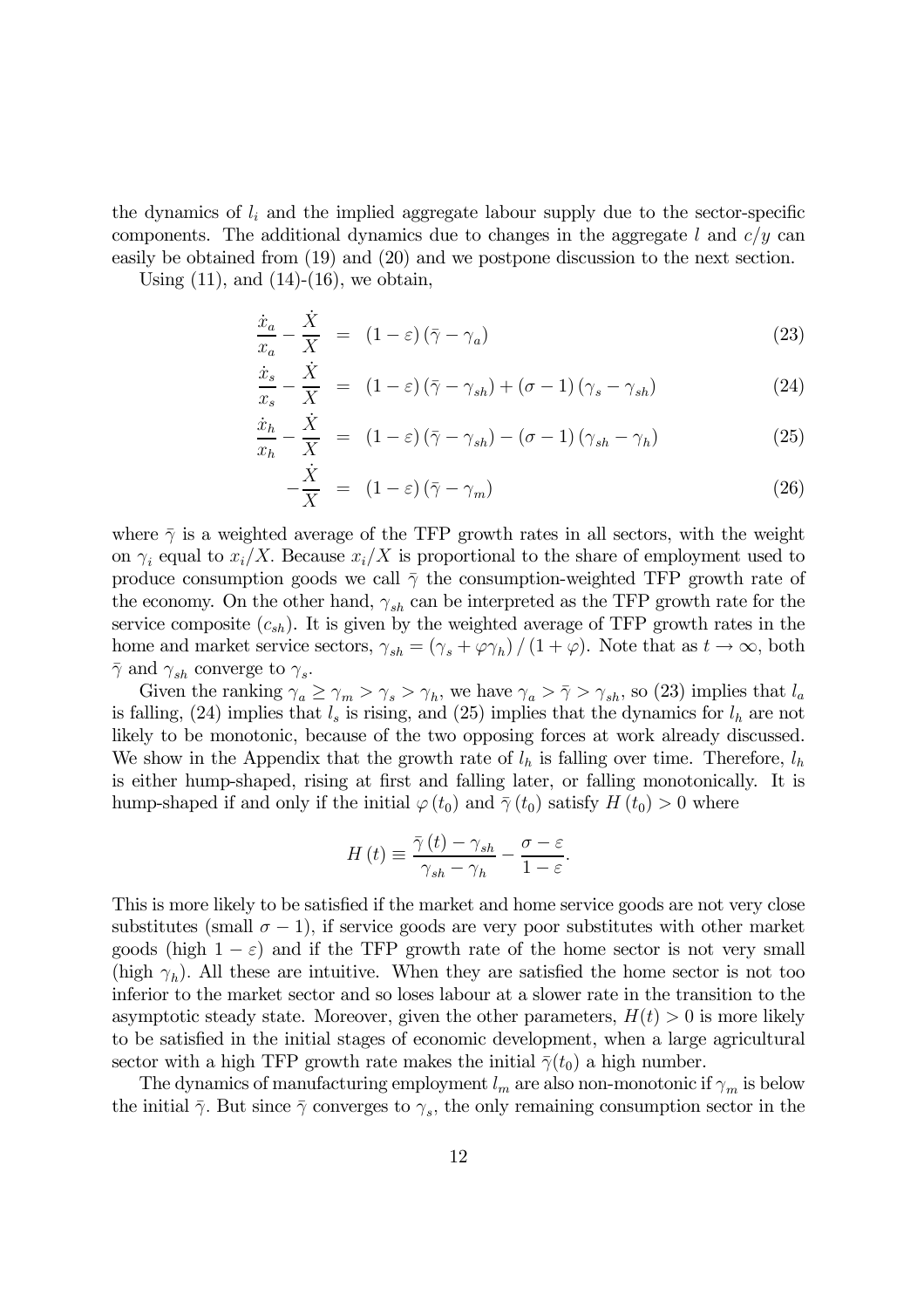asymptotic steady state,  $\bar{\gamma}$  eventually falls below  $\gamma_m$  and so  $l_m$  also eventually falls until it converges to the savings ratio.

Overall labour supply is equal to  $q = l - l_h$ , so its dynamics parallel the dynamics of home production:

$$
\frac{\dot{q}}{q} = -\frac{l_h}{l - l_h} \left(\frac{\dot{l}_h}{l_h}\right) \tag{27}
$$

Just as the time devoted to home production eventually has to fall, aggregate labour supply eventually has to rise over time. But reflecting the likely hump-shaped evolution of home production, initially labour supply is likely to fall, giving a U-shaped aggregate labour supply.

### 2.2 Aggregate balanced growth

We now turn to the optimal intertemporal allocations. Note first that the marginal utility of manufacturing goods is  $\phi_m/\phi$ . Given that both  $\phi$  and  $c_{sh}$  are homogenous of degree one, together with  $(10)$  and the definition of c, we obtain,

$$
\phi = \sum_{i=a,m,sh} \phi_i c_i = \phi_m c,\tag{28}
$$

which implies that the marginal utility of  $c_m$  is equal to  $1/c$ . So the optimal choice of leisure satisfies

$$
\frac{\theta v'(1-l)}{1/c} = (1 - \alpha_m) A_m F(k_m, 1), \qquad (29)
$$

where  $\alpha_m = k_m F_K(k_m, 1) / F(k_m, 1)$  is the capital share in sector m. This, of course, is a restatement of the familiar condition that the marginal rate of substitution between leisure and consumption (in this case  $c_m$ , the numeraire) is equal to wages. Combining (29) with (18), leisure satisfies

$$
\frac{c}{y} = \frac{1 - \alpha_m}{\theta v' \left(1 - l\right) l} \tag{30}
$$

Therefore, as in one sector models, there is a close relationship between the dynamics of l and the dynamics of  $c/y$ .

In order to obtain these dynamics we restrict our production functions to be Cobb-Douglas,  $F(k_i, 1) = k_i^{\alpha}, \alpha \in (0, 1)$ . This implies that our Hicks-neutral technology of the preceding sections is also labour-augmenting, which is required for the existence of a balanced growth path. Of course, under the Cobb-Douglas restriction, the  $\alpha_m$  in (29) and (30) is equal to the constant  $\alpha$ .

We show in the Appendix that the following two dynamic equations hold:

$$
\frac{\dot{k}_e}{k_e} = \left[1 - \frac{1 - \alpha}{\theta v'(1 - l) l}\right] \left(\frac{k_e}{l}\right)^{\alpha - 1} - \left(\delta + \nu + \frac{\gamma_m}{1 - \alpha}\right)
$$
\n(31)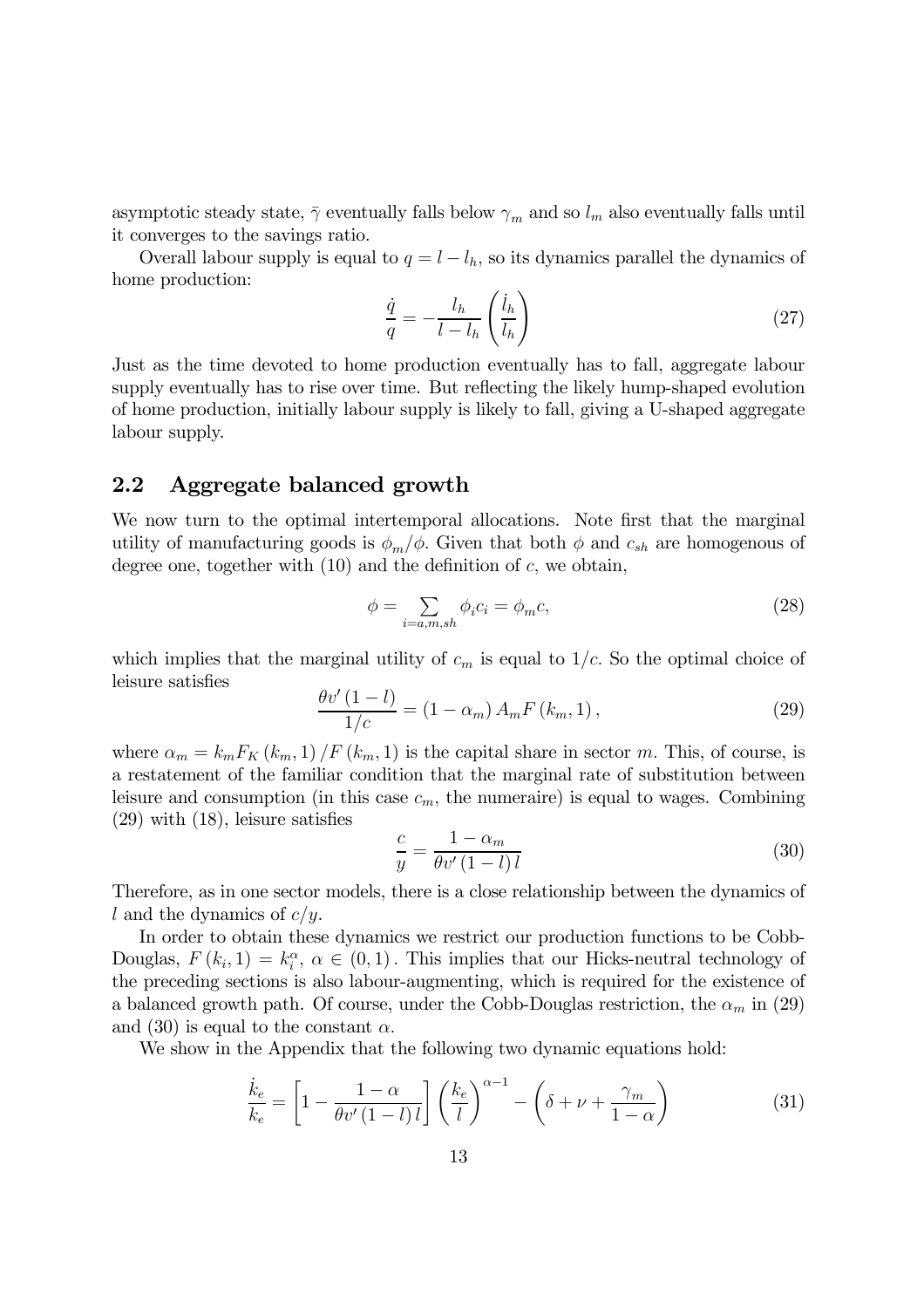and

$$
\left[1+\frac{-v''(1-l)l}{\alpha v'(1-l)}\right]\frac{i}{l} = \frac{\gamma_m + (1-\alpha)\left(\delta+\nu\right)+\rho}{\alpha} - \left(\frac{1-\alpha}{\theta v'(1-l)l}\right)\left(\frac{k_e}{l}\right)^{\alpha-1}.\tag{32}
$$

where  $k_e \equiv k A_m^{-1/(1-\alpha)}$  is the capital stock per capita in efficiency units. The economy converges to a unique steady state where  $l$  and  $k_e$  are constant. The unique steady state is saddle-path stable and the saddle path is downward-sloping, as shown in Figure  $3^{12}$ It is clear from the figure that if the initial  $k_e$  is smaller than its steady-state level, then  $l$  is falling (leisure is rising) along the transition and the capital stock is rising, and from  $(30)$ ,  $c/y$  is also rising. So the transitional dynamics of the aggregate model parallel the transitional dynamics of the one-sector Ramsey model, except that our aggregates include the output and consumption of home production.

On the steady state path leisure time is constant but the supply of labour is not constant because of changes in the amount of time allocated to home production. But the constancy of both  $k_e$  and l implies that the capital-labour ratio in the economy as a whole grows at the rate of labour-augmenting technological growth in manufacturing,  $\gamma_m/(1-\alpha)$ . From (18) we also see that output per hour in the economy as a whole,  $y/l$ , is growing at the same rate. The aggregate capital stock in the market sector is given by

$$
k_{GDP} = \sum_{i \neq h} l_i k_i = q k_m,\tag{33}
$$

and so the market capital-labour ratio,  $k_{GDP}/q$  is simply  $k_m$ , which is equal to  $k/l$  and grows at rate  $\gamma_m/(1-\alpha)$ . Market output in this economy is

$$
y_{GDP} = \sum_{i \neq h} p_i A_i k_i^{\alpha} l_i = q A_m k_m^{\alpha}
$$
 (34)

and so market output per hour,  $y_{GDP}/q$  is growing at the same constant rate and the capital-output ratio in the market economy is constant. This confirms our claim that our economy satisfies Kaldor's stylized facts of aggregate balanced growth, despite the changes in labour supply.

Since the only additional restriction needed to derive the balanced growth path is that the production functions be Cobb-Douglas, the dynamics derived in the preceding section for employment shares hold also on this balanced growth path. So labour supply is likely to exhibit a U-shaped evolution even when the economy's capital-output ratio is constant, and labour supply does not have to reach constancy or near constancy in finite time, even if the economy's aggregate ratios do. Away from the steady state the employment shares are characterized by some additional dynamics, due to changes in

<sup>&</sup>lt;sup>12</sup>We note that the existence of a steady state requires constant TFP growth rate in the capitalproducing sector only, i.e.  $\gamma_m$  must be constant. The other TFP growth rates appear only in the dynamics of relative prices and sectoral time allocations.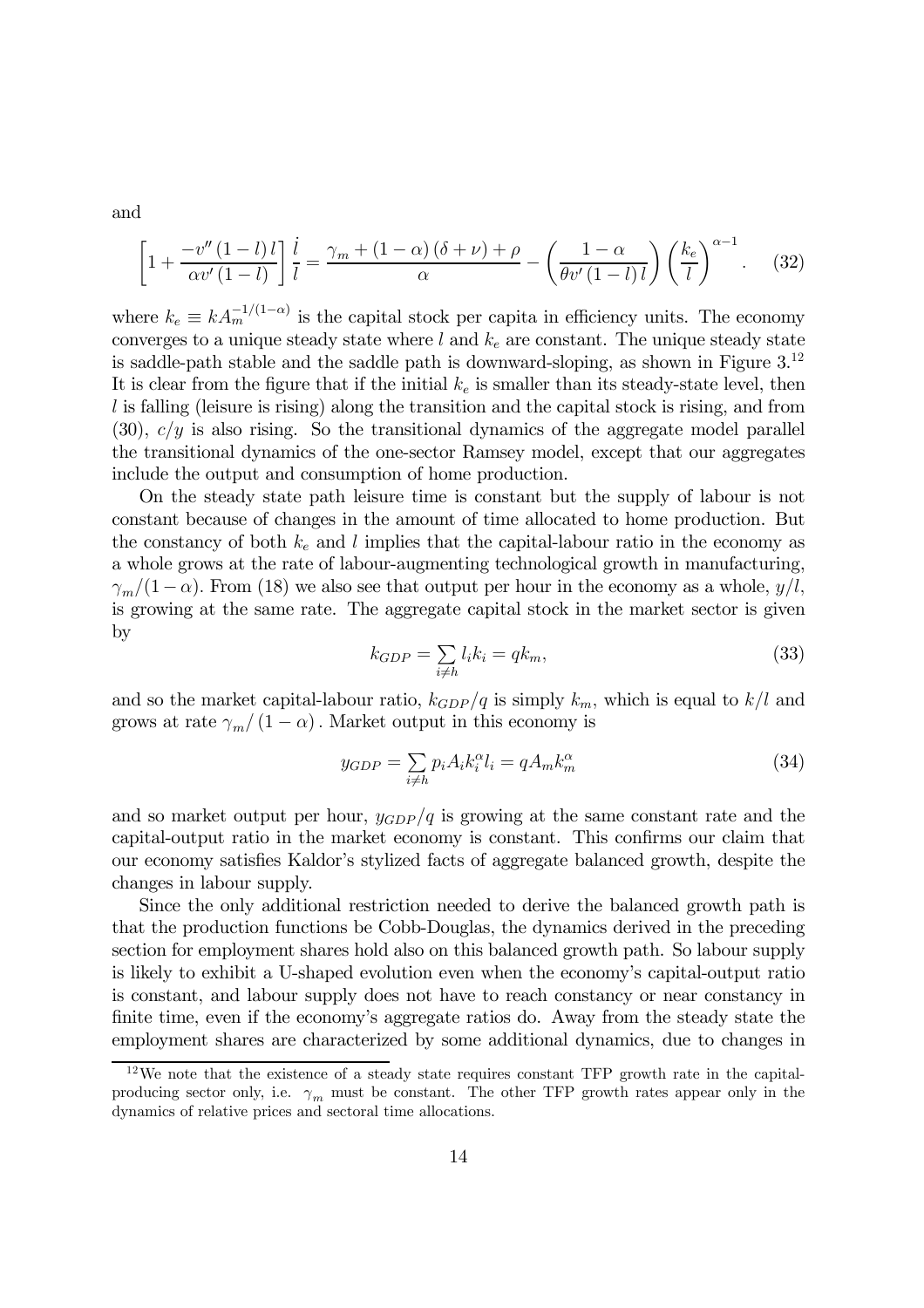l and  $c/y$ . Usually, the transitional dynamics will be driven by the economy needing to accumulate more capital per worker than it has at some initial state, and we briefly discuss the implications of these transitions for employment shares and aggregate labour supply.

In a transition with rising capital-labour ratio the adjustment dynamics are characterized by rising leisure time, and so by a falling labour supply. The transitional dynamics are superimposed on the U-shaped steady-state evolution of labour supply. Therefore, on the downward-sloping branch of the U the transitional dynamics reinforce the fall in labour supply whereas on the upward branch of the U they mitigate the rise. This implies that the transitional dynamics have an asymmetric effect on the steadystate U-shape, increasing the steepness of the falling branch but making the rising branch flatter.

The saving rate falls along the transition. Equations (19) and (20) immediately yield that the impact on the employment shares of consumption sectors is positive. So when there are transitional dynamics the share of time allocated to market services is rising at an even faster rate but the decline of the share of agriculture and home production may slow down.

### 2.3 Numerical Illustration

Suppose now the economy is on the balanced growth path that solves (31) and (32). How do the overall labour supply and employment shares evolve in an economy with parameters that match US data? From  $(16)$ ,  $(19)$  and  $(20)$  we see that any initial distribution of time,  $(l_h, l_a, l_s, l_m)$ , can be matched by choice of initial values for the vector  $(\varphi, x_a, x_s)$ . Recall that this vector depends on preferences and technology, in particular on the weights of each good in the utility function, the elasticities of substitution between consumption goods, and the ratio of TFP levels of the goods involved. Once we choose these parameters to match the initial allocation of time we can trace the dynamics of time allocations by letting TFP levels evolve over time, updating the vector  $(\varphi, x_a, x_s)$ .

Our assumption that the US economy has been on a balanced growth path in the 20th century is justified by the Kaldor facts and by the fact that the share of time allocated to leisure has been constant (see figure 1). We first match the time allocations in 1900 using data on market and home hours from Ramey and Francis (2005), and on employment shares from Historical Statistics.<sup>13</sup> Given reasonable preference and technology parameters (as fully explained in the Appendix), we then ask whether the model can match the evolutions of aggregate labour supply and sectoral market shares found in the data. Our main interest is to uncover the role of home production in these dynamics.

<sup>&</sup>lt;sup>13</sup>We followed Kuznets (1966) and divided the economy into three sectors: (1) agriculture includes agriculture, forestry, and fisheries, (2) industry includes mining, manufacturing, construction, utilities, transportation and communication, and (3) services are the rest of the economy.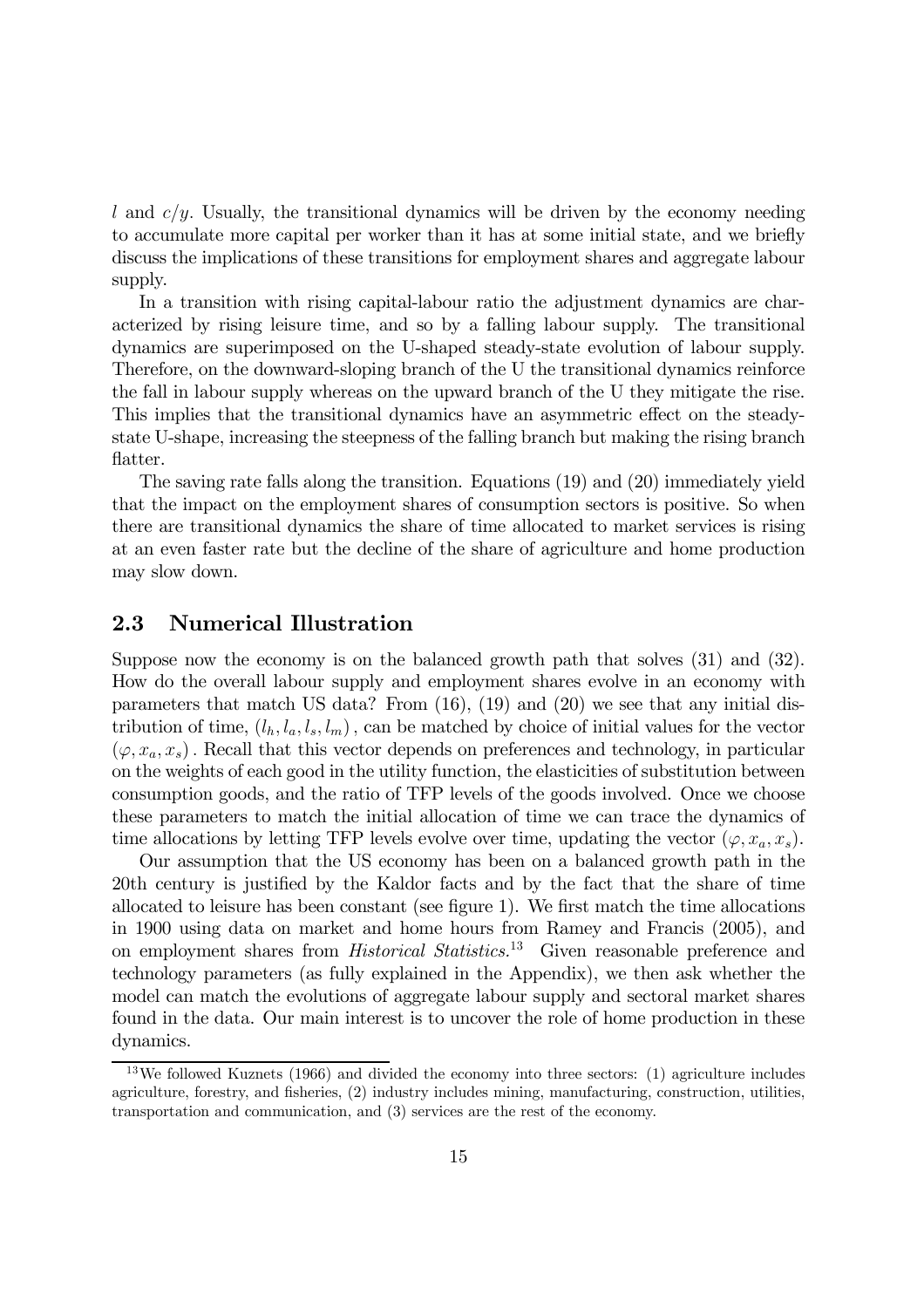Figure 4 plots the data against the model's prediction for the ratio of home to market service work (the  $\varphi$  in (11) and (12)). The solid straight line is the model's prediction. In the model the rate of growth of this ratio is equal to  $(1-\sigma)(\gamma_s-\gamma_h)$ , so the downwardsloping log-linear line is due to  $\sigma > 1$  and  $\gamma_s > \gamma_h$ . The fact that the data points appear to trace a straight line also justifies our assumption that the difference between the two growth rates has been approximately constant. Figure 5 shows the model's prediction for the time allocation into home and market production. Noting that with constant leisure time (of about 40 per cent of total time) the time allocated to home production is a mirror image of the time allocated to market work, we show only the fraction allocated to market work. The model's prediction of this time (the supply of labour) turns out to be U-shaped. The model's U tracks reasonably well the trend in the data and predicts that market hours will continue to grow in the United States. Figure 6 plots the prediction for market employment shares with and without home production. The thick solid line is the prediction of the model with home production, and the thin solid line is the prediction without home production. It is clear from the figure that as we argued intuitively, the predictions of structural change with home production improve. The decline of the share of agriculture and the rise of the share of services are closer to the data.

### 3 Is the eventual increase in labour supply inevitable?

Labour supply in our model inevitably increases monotonically after a certain point because the home sector eventually disappears. It disappears for two reasons, because it produces a good that is a close substitute to a market good and because the rate of TFP growth in the market sector is always bigger than it is in the home sector. The numerical illustration has shown that the decline of the home sector can be very slow, taking hundreds of years.<sup>14</sup> However, the model can be easily generalized to avoid this conclusion altogether, without affecting the main results derived so far.

The generalization requires the introduction of more than one home good. A trivial example is when there are home goods that do not have a market substitute, such as some aspects of child care. The production of these goods at home will survive irrespective of TFP growth rates. But some home production can also survive in the more general case when the home sector produces goods that have substitutes in the market. From (11) and (12) we obtain that  $l_h$  does not indefinitely fall in relation to  $l_s$  either if  $\sigma = 1$ , or if the ratio of TFP in the market and the home is constant (i.e., if their growth rates are equal). Previous quantitative literature has argued for  $\sigma > 1$  at the aggregate level, but this does not exclude the possibility of some home goods having unit elasticity with

<sup>&</sup>lt;sup>14</sup>For example, it takes about 300 years for the share of the home sector out of total work  $(l_h/l)$  to go down to 10%.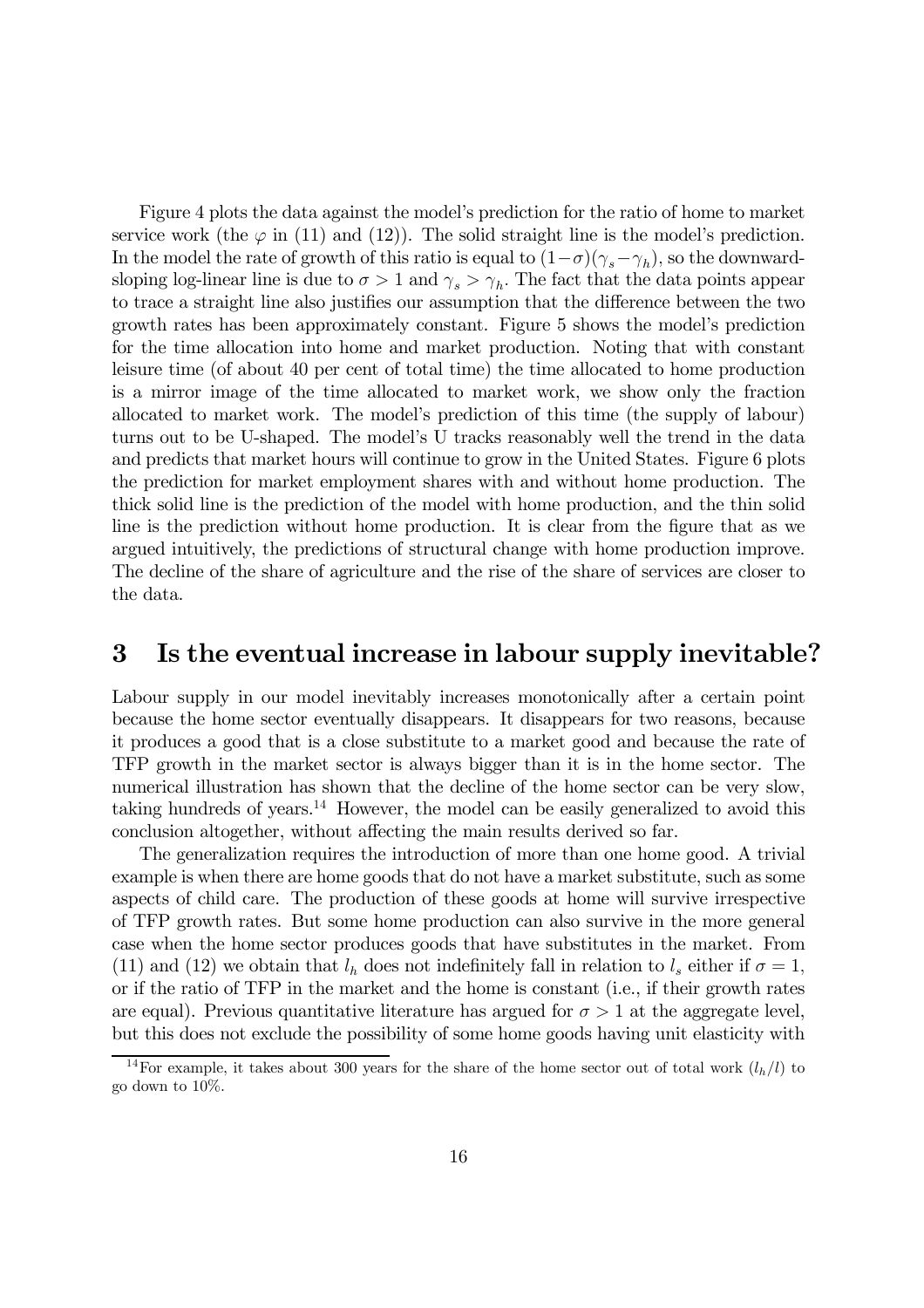respect to some market goods. Nevertheless, we now assume  $\sigma > 1$  and consider the implications of equal TFP growth rates.

More specifically, we briefly discuss the implications of dividing the service sector into a progressive component and a stagnant one. The progressive component includes subsectors such as business services, trade and catering, which have positive TFP growth rates. The stagnant component includes education, health care and the arts, which have zero or near zero TFP growth rates. We can now define two types of home production sectors, one that produces services that are close substitutes for progressive service goods, such as food preparation, and one that produces substitutes for stagnant services, such as caring for the elderly. The TFP growth rate in the progressive home sector is postulated to be below the one in the market sector, and this sector behaves like the one that we modelled in our benchmark case. It eventually vanishes through the marketization of all its output. The stagnant home sector has the same low TFP growth rate as the stagnant market sector, and the ratio of time employed in each remains constant over time. From (11) this ratio depends on preferences and the relative TFP level for the two goods, but from (13) and as long as the growth rates of their TFP levels are equal, their relative employment shares do not change.

In accordance with our technological explanation of structural change, the stagnant service composite will be attracting labour over time from all other sectors, which will be shared equally between the market and home sub-sectors. As before, the progressive market sector will be continually gaining labour from the progressive home sector. Consider the implications for the dynamics of overall labour supply. The employment share of the progressive home sector will be hump-shaped, as in the benchmark model. The share of the stagnant sector will be rising monotonically. So in the early stages of economic development, when both components are rising, the overall share of the home sector will be rising, and so labour supply falling. Labour supply will also be falling in the very distant stages of economic development, as it approaches the asymptotic steady state, because by that time the progressive home sector will have vanished but the share of the stagnant home sector will still be rising. Between the two extremes overall labour supply may be rising or falling, and may have more than one turning point.

The model can be further extended with the introduction of more sectors to give more complicated dynamics. It is obvious from the discussion with the two home sectors, however, that it is possible to have a monotonically falling labour supply, or one that falls at first, rises at some point but then falls again. The stylized fact of a falling labour supply is, if anything, reinforced by the introduction of a stagnant service sector. The main impact on the dynamics of labour supply take place in later stages, where, as we argued in section 1, cross-country data suggest less clear-cut dynamics patterns.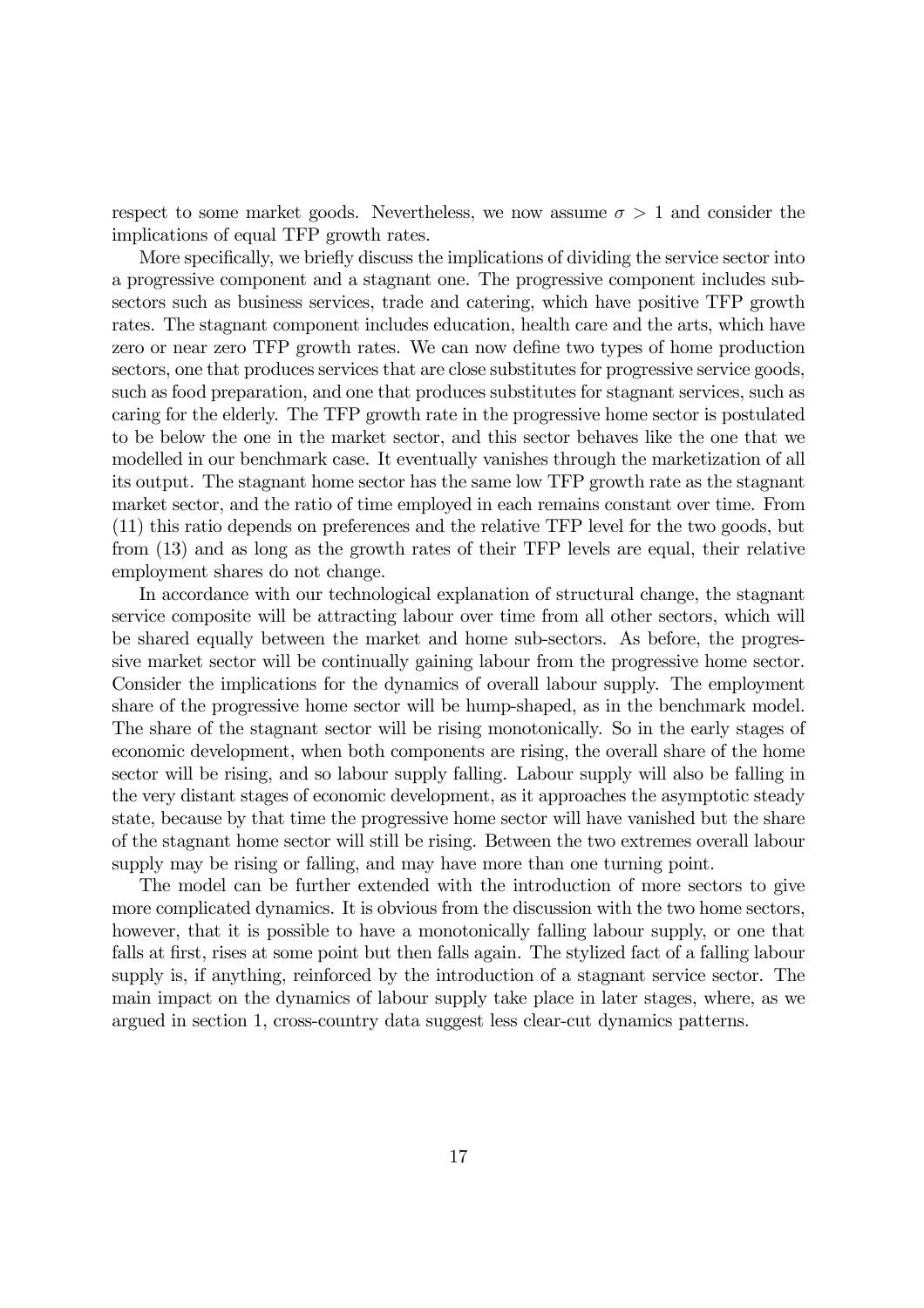### 4 Conclusions

Our objective of showing that a unified framework can simultaneously account for balanced aggregate growth, structural change between agriculture, industry and services and diverse aggregate labour supply dynamics has been accomplished. Our prediction of the coexistence of a changing trend in aggregate labour supply on the one hand and balanced aggregate growth on the other is new to a model of economic growth and is the result of studying structural change in a model with home production. The assumptions that drive our results are (a) market goods are poor substitutes with each other but home-produced goods have close substitutes in the market, and (b) agriculture and industry have higher rates of total factor productivity growth than services, but within the services group market services have higher rates of TFP growth than home services. On the aggregate economy's balanced growth path the dynamics of aggregate labour supply are driven by the dynamics of home production, but off the steady state there are transitional dynamics with leisure time rising and the supply of labour falling.

Quantitative analysis shows that our model matches well the dynamics of US labour supply and market shares since 1900. Comparable European data show the same general patterns as in the United States but more recently with some delay in the marketization of home production. We did not discuss in any detail reasons for these differences, which we hope to explore in future work. We mention briefly here the implications of one factor, the existence of more administrative and tax barriers to market production in Europe than in the United States.

In our model, barriers - modelled for example along the lines of Ngai (2004) or Rogerson (2004) - reduce market TFP relative to home-production TFP. In response, agents shift more production to the home, and because home production is in services, market employment shares move in favour of manufacturing. Preliminary investigations with post-war data show that these predictions hold true: European economies that have lower overall labour supply than the United States also have much lower service share and higher manufacturing share. In addition, because the barriers make home production relatively more efficient, in the early stages of economic development, when TFP is low in the market, the market employment share might actually be higher with barriers than in an economy without barriers, for similar reasons that stagnant sectors attract more labour. But as TFP levels grow, eventually the market share of the economy with no barriers overtakes the share in the economy with barriers. The implication in our benchmark model is that although an economy with barriers still has a U-shaped aggregate labour supply, the lowest point of the U is reached later and there may be a crossing point before the minimum is reached. This would imply that the dynamic evolution of an economy can explain how one country can have higher labour supply at some point in its course of economic development and a lower one later on, even in the absence of exogenous policy shocks (as shown in figure 2).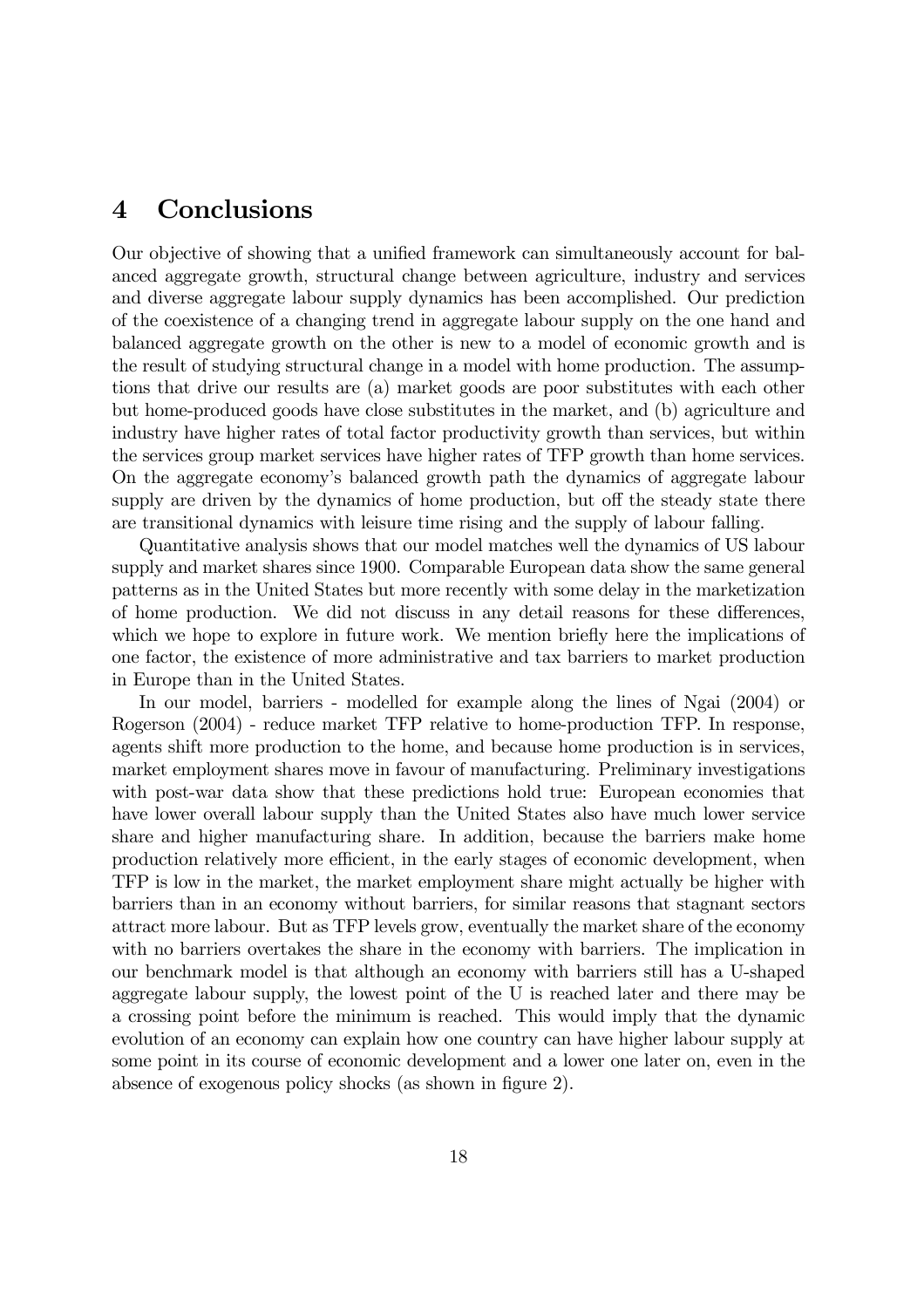## References

- [1] Baumol, W. (1967). "Macroeconomics of Unbalanced Growth: The Anatomy of Urban Crisis," American Economic Review 57: 415-26.
- [2] Caselli, F. and W.J. Coleman II (2001). "The U.S. Structural Transformation and Regional Convergence: A Reinterpretation," Journal of Political Economy 109: 584-616.
- [3] Durand, J. (1975). The Labour Force in Economic Development: A Comparison of International Census Data, 1946-1966. Princeton, NJ: Princeton University Press.
- [4] Echevarria, C. (1997). "Changes in Sectoral Composition Associated with Economic Growth." International Economic Review 38 (2): 431-452.
- [5] Freeman, R. and R. Schettkat (2005), "Marketization of Household Production and the EU-US Gap in Work', Economic Policy, January pp. 5-50.
- [6] Fuchs, V. (1980). "Economic Growth and the Rise of Service Employment." NBER working paper No. 486.
- [7] Gali, J. (2005). "Trends in Hours, Balanced Growth, and the Role of Technology in the Business Cycle." working paper.
- [8] Goldin, C. (1995). "The U-Shaped Female Labour Force Function in Economic Development and Economic History." In T. P. Schultz, ed., Investment in Women's Human Capital and Economic Development. Chicago, IL: University of Chicago Press, pp.61-90.
- [9] Gollin, D., S. Parente, and R. Rogerson. (2000). "Farm Work, Home Work, and International Productivity Differences." Forthcoming in The Review of Economic Dynamics.
- [10] Greenwood, J., A. Seshadri and M. Yorukoglu (2005). "Engines of Liberation." Review of Economic Studies 72, 109-133.
- [11] Gronau, R. (1977). "Leisure, Home Production, and Work the Theory of the Allocation of Time Revisited." Journal of Political Economy 85: 1099-1123.
- [12] Gronau, R. (1997). "The Theory of Home Production: The Past Ten Years." Journal of Labour Economics, v15: 197-205.
- [13] Juster, F and F. Stafford (1991). "The Allocation of Time: Empirical Findings, Behavioral Models, and Problems of Measurement." Journal of Economic Literature 29: 471-522.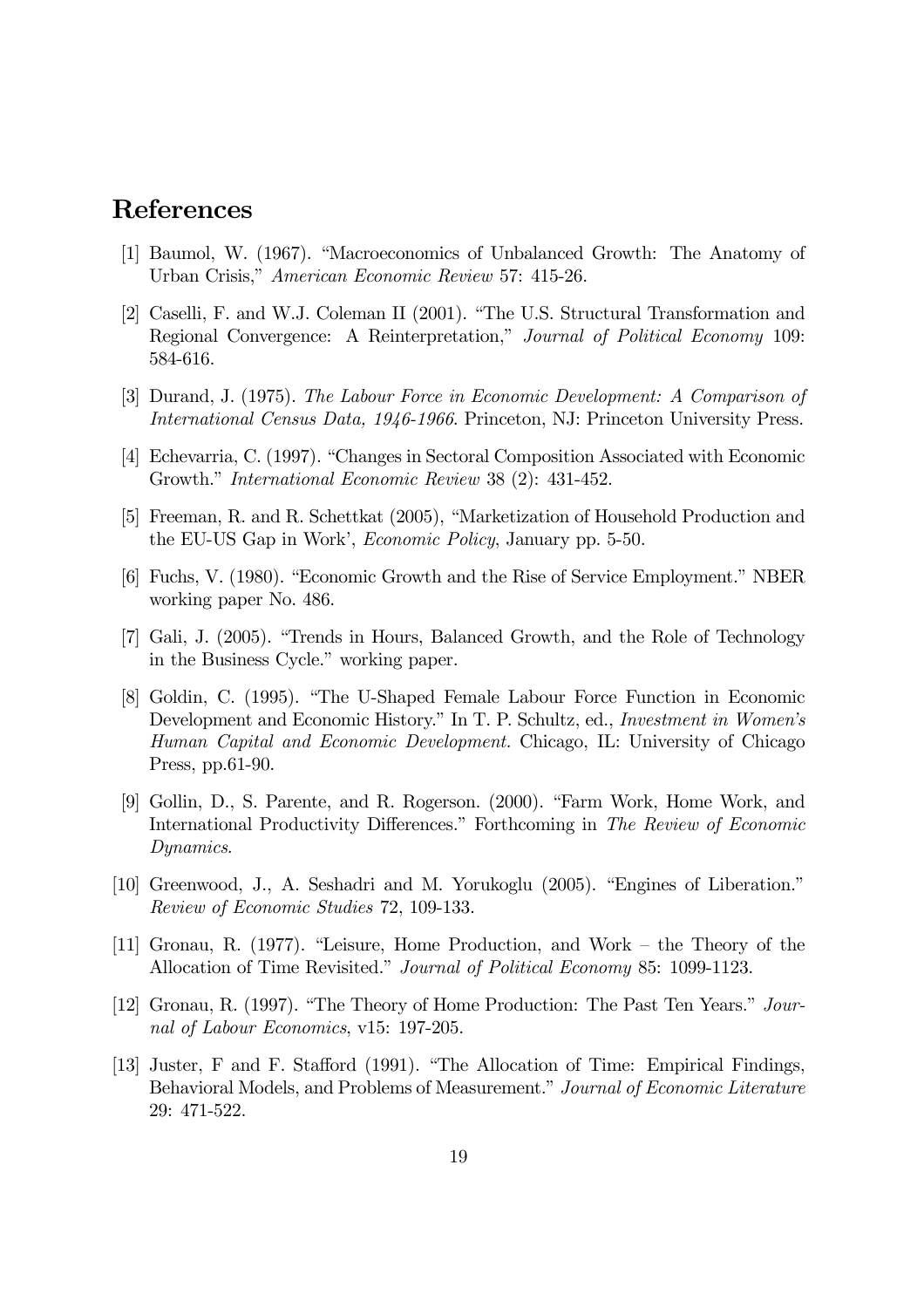- [14] King, R., C. Plosser and S. Rebelo (1988). "Production, Growth and Business Cycles I. The Basic Neoclassical Model." Journal of Monetary Economics 211: 195-232.
- [15] Kongsamut, P., S. Rebelo and D. Xie (2001). "Beyond Balanced Growth," Review of Economic Studies 68: 869-882.
- [16] Kuznets, S. (1966). Modern Economic Growth: Rate, Structure, and Spread. New Haven, Conn.: Yale University Press.
- [17] Maddison, A., (1992). "A long-run perspective on saving," Scandinavian Journal of Economics, 84: 181-196.
- [18] Maddison, A. (1995). Monitoring the World Economy 1892-1992. Development Centre studies, OECD.
- [19] McGrattan, E., R. Rogerson and R. Wright (1997) "An Equilibrium Model of the Business Cycle with Household Production and Fiscal Policy." International Economic Review. 38: 267-90.
- [20] Mokyr, J. (2000). "Why Was There More Work for Mother? Technological Change and the Household, 1880-1930." Journal of Economic History, Vol. 60, No. 1, pp. 1-40.
- [21] Ngai, L. R.(2004). Barriers and the Transition to Modern Economic Growth . Journal of Monetary Economics 51:1353-1383.
- [22] Ngai, L. R. and C. Pissarides (2004). "Structural Change in a Multi-Sector Model of Growth." CEPR Discussion Paper 4763.
- [23] Parente, S., Rogerson, R., Wright, R., (2000). "Homework In Development Economics: Household Production and the Wealth of Nations". Journal of Political Economy 108, 680-688.
- [24] Robinson, J. and G. Godbey. (1999). Time for Life: The Surprising Ways Americans Use their Time. University Park, Pennsylvania: The Pennsylvania State University Press, 2nd edition.
- [25] Ramey, V. and N. Francis. (2004). "The Source of historical Economic Fluctuations: an Analysis using Long-run Restrictions." NBER working paper 10631.
- [26] Ramey, V. and N. Francis. (2005). "A Century of Work and Leisure." Working Paper.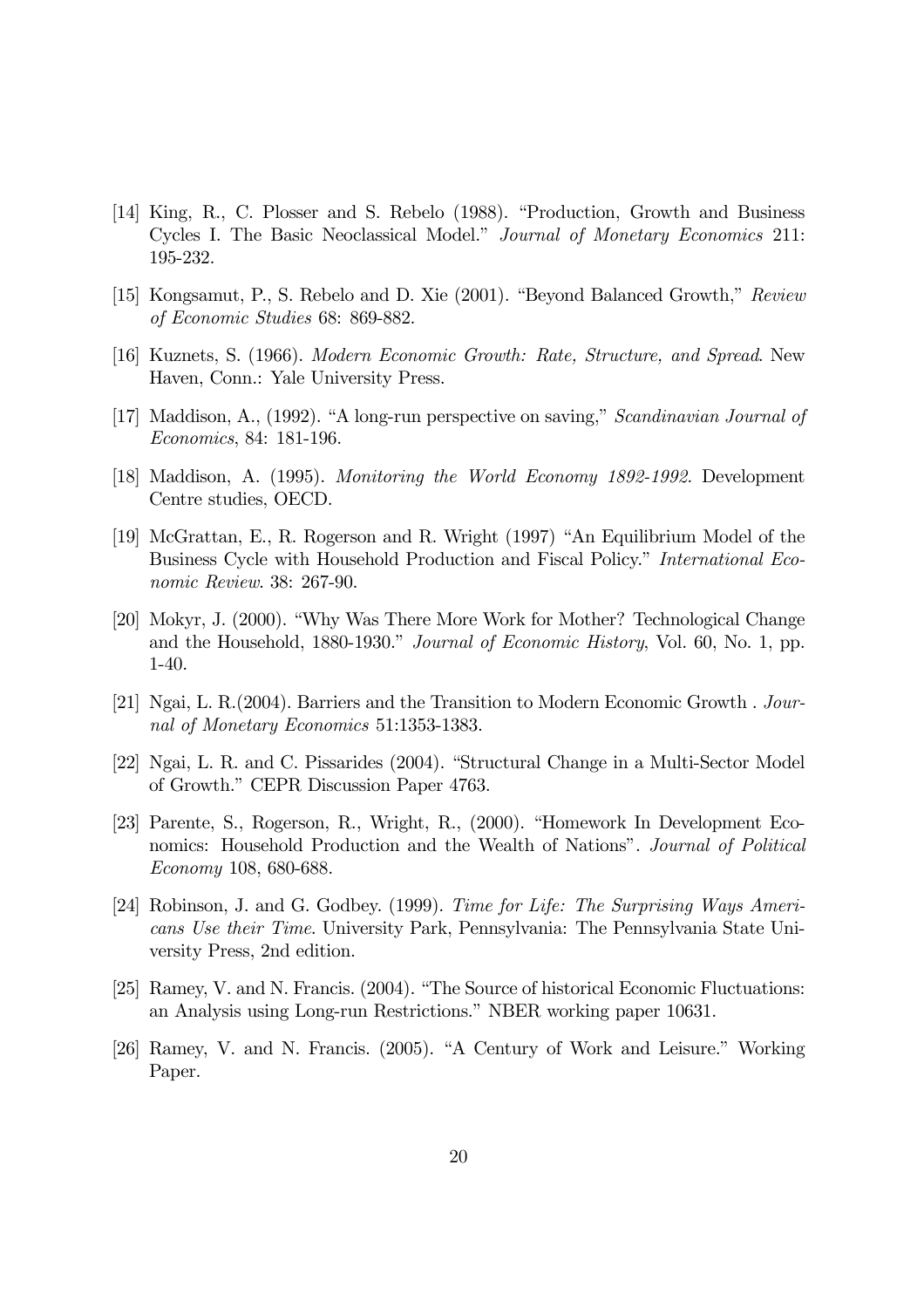- [27] Rogerson, R. (2004). "Structural Transformation and the Deterioration of European Labour Market Outcomes." Working Paper.
- [28] US Bureau of the Census (1975). Historical Statistics of the United States, Colonial Times to 1970. Bicentennial Edition, Part 1 and Part 2. US Government Printing Office, Washington, DC.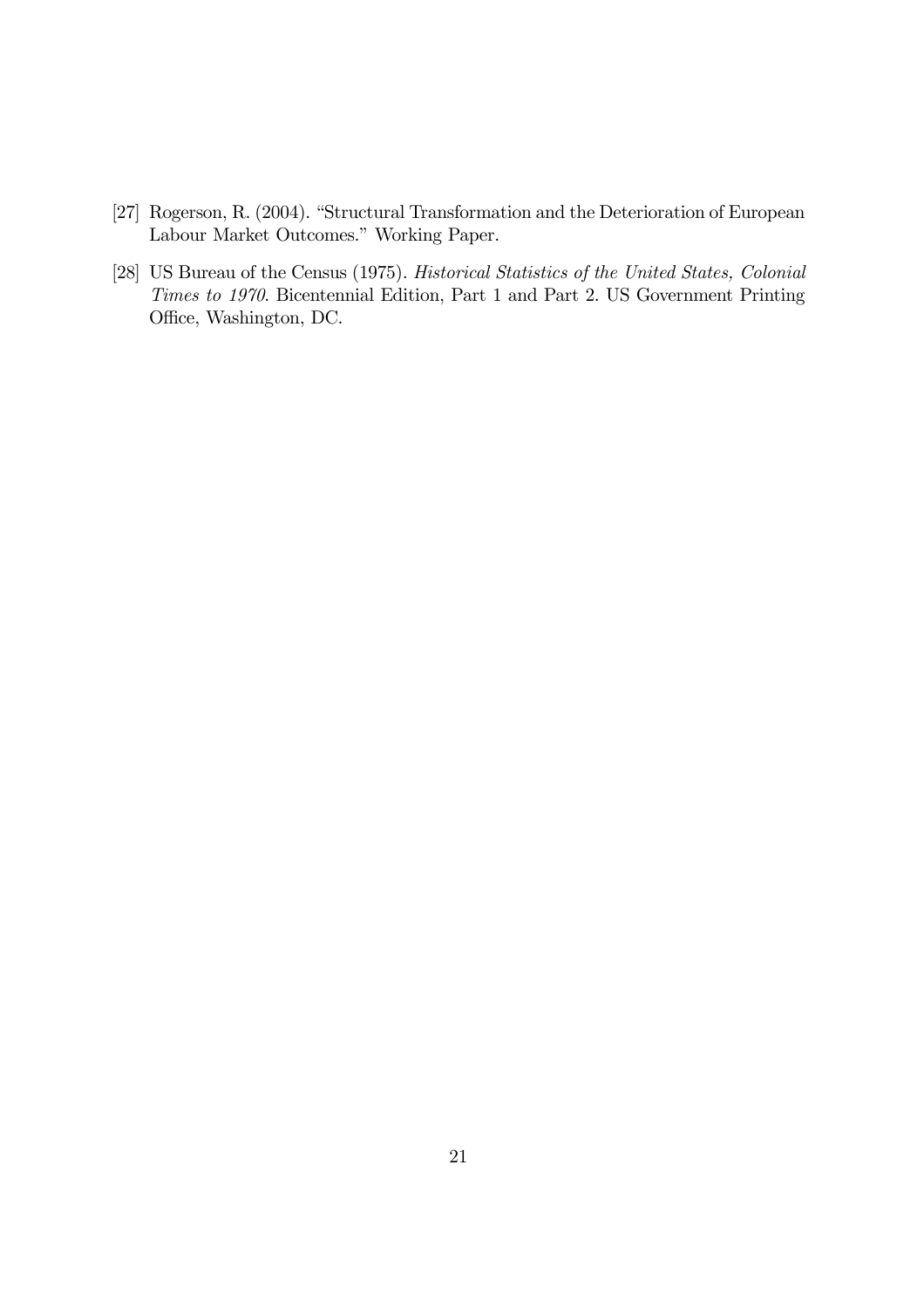## Appendix

Claim 1 Derivation of  $x_i$ ,  $i = a, s, h$ .

**Proof.** The utility function and (10) immediately give the expressions for  $x_a$  and  $x_h$ . To derive  $x_s$ , first derive  $c_{sh}/c_s$  using the utility function and (10),

$$
c_{sh}/c_s = \psi^{\sigma/(\sigma-1)} \left[ 1 + \left[ (1 - \psi) / \psi \right] (c_h/c_s)^{(\sigma-1)/\sigma} \right]^{\sigma/(\sigma-1)}
$$
  
=  $\psi^{\sigma/(\sigma-1)} \left[ 1 + \left[ (1 - \psi) / \psi \right]^\sigma (A_h/A_s)^{\sigma-1} \right]^{\sigma/(\sigma-1)}$   
=  $\psi^{\sigma/(\sigma-1)} (1 + \varphi)^{\sigma/(\sigma-1)}$ 

and so from (10) again

$$
p_s = \frac{\omega_{sh}}{\omega_m} \left(\frac{c_m}{c_{sh}}\right)^{1/\varepsilon} \psi \left(\frac{c_{sh}}{c_s}\right)^{1/\sigma} = \frac{\omega_{sh}}{\omega_m} \left(\frac{c_m}{c_s}\right)^{1/\varepsilon} \psi \left(\frac{c_{sh}}{c_s}\right)^{(1/\sigma - 1/\varepsilon)},
$$

which together with  $c_{sh}/c_s$  implies,

$$
x_s \equiv (p_s c_s / c_m) = (\omega_{sh} / \omega_m)^{\epsilon} (A_m / A_s)^{1-\epsilon} \psi^{\epsilon} (c_{sh} / c_s)^{(\epsilon - \sigma) / \sigma}
$$
  

$$
= (\omega_{sh} / \omega_m)^{\epsilon} (A_m / A_s)^{1-\epsilon} \psi^{\sigma(\epsilon - 1) / (\sigma - 1)} (1 + \varphi)^{(\epsilon - \sigma) / (\sigma - 1)}.
$$

 $\blacksquare$ 

**Claim 2** The equilibrium l and  $k_e \equiv k A_m^{-1/(1-\alpha)}$  converge to a unique steady state.

**Proof.** Using (9) and (10), the feasibility condition can be rewritten as follows:

$$
\begin{array}{rcl}\n\dot{k} & = & l_m A_m k_m^\alpha - c_m - (\delta + \nu) \, k \\
& = & \left( l - \sum_{i=a,s,h} l_i \right) A_m k_m^\alpha - c_m - (\delta + \nu) \, k \\
& = & l A_m k_m^\alpha - \sum_{i=a,s,h} p_i A_i k_i^\alpha l_i - c_m - (\delta + \nu) k \\
& = & l^{1-\alpha} A_m k^\alpha - c - (\delta + \nu) \, k\n\end{array}
$$

From (29),

$$
\frac{c}{k} = \left(\frac{1-\alpha}{\theta v'(1-l) l}\right) \left(\frac{k_e}{l}\right)^{\alpha-1},
$$

so we have,

$$
\frac{\dot{k}_e}{k_e} = \left[1 - \frac{1 - \alpha}{\theta v'(1 - l) l}\right] \left(\frac{k_e}{l}\right)^{\alpha - 1} - D_k,\tag{35}
$$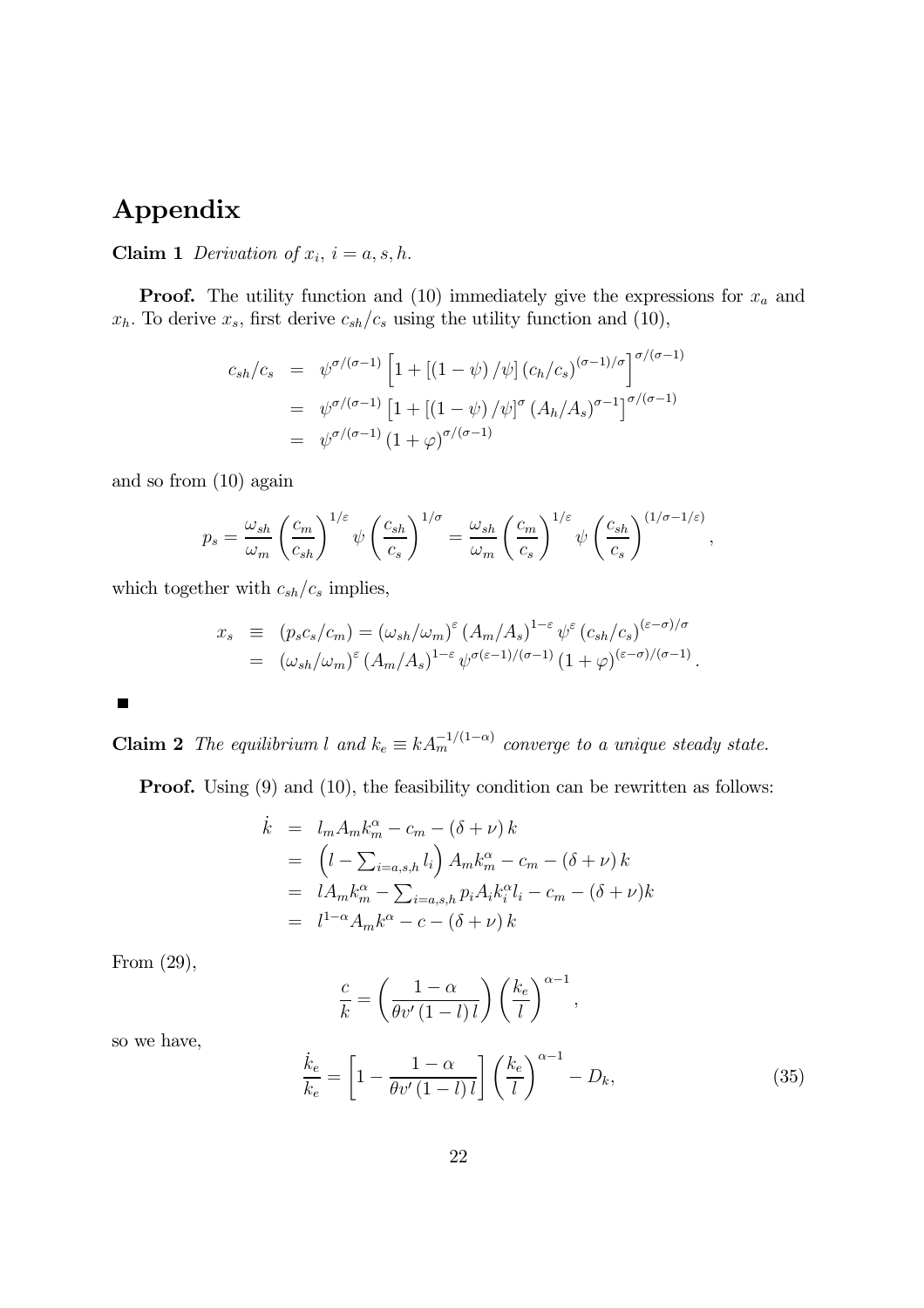where  $D_k = \delta + \nu + \gamma_m/(1 - \alpha)$ . Given that the marginal utility of  $c_m$  is equal to  $1/c$ , optimal saving implies,

$$
\dot{c}/c = \alpha A_m k_m^{\alpha - 1} - (\delta + \rho + \nu).
$$

Finally, differentiation of (29) w.r.t. time yields,

$$
\frac{\dot{c}}{c} + \frac{-v''(1-l)l}{v'(1-l)} \left(\frac{\dot{l}}{l}\right) = \gamma_m + \alpha \left(\frac{\dot{k}}{k} - \frac{\dot{l}}{l}\right)
$$

which simplifies to,

$$
\left[1+\frac{-v''(1-l)l}{\alpha v'(1-l)}\right]\frac{i}{l}=D_l-\frac{1-\alpha}{\theta v'(1-l)l}\left(\frac{k_e}{l}\right)^{\alpha-1},\tag{36}
$$

where  $D_l = [\gamma_m + (1 - \alpha) (\delta + \nu) + \rho] / \alpha$ . There exists steady state l and  $k_e$  satisfying:

$$
\begin{aligned}\ni &= 0: \frac{1-\alpha}{\theta v'(1-l) \, l} \left(\frac{k_e}{l}\right)^{\alpha-1} = D_l \\
\dot{k}_e &= 0: \left[1 - \frac{1-\alpha}{\theta v'(1-l) \, l}\right] \left(\frac{k_e}{l}\right)^{\alpha-1} = D_k\n\end{aligned}
$$

Solving the two equations yields,

$$
\left(\frac{c}{y}\right)^* = \frac{1-\alpha}{\theta v'(1-l) l} = \frac{D_l}{D_l + D_k}
$$

Substitution back to  $\dot{l} = 0$  gives the unique steady state

$$
l^* : \theta v' (1 - l) l = (1 - \alpha) (D_l + D_k) / D_l
$$
  
\n
$$
k_e^* = l^* (D_l + D_k)^{1/(\alpha - 1)}.
$$
\n(37)

To show convergence, note that  $\dot{l} = 0$  is downward sloping and  $\dot{k}_e = 0$  is upward sloping in  $k_e - l$  space. Also, as  $k_e \to 0$ , we have  $l \longrightarrow 1$  along  $l = 0$ , and  $l \to \overline{l} < 1$  along  $k_e = 0$ , where  $\overline{l}$  satisfies  $v'(1 - l)l = \theta/(1 - \alpha)$ . Finally, using (35) and (36) increasing  $k_e = 0$ , where  $\bar{l}$  satisfies  $v'(1 - l)l = \theta/(1 - \alpha)$ . Finally, using (35) and (36) increasing  $k_e$  implies higher  $l$  and lower  $k_e$ . We can now construct a phase diagram in  $k_e - l$  space. The  $\ell = 0$  is downward sloping and unstable and the  $\dot{k}_e = 0$  is upward sloping and stable, so there is a unique convergent downward-sloping saddle path (see Figure 4).  $\blacksquare$ 

Claim 3 If  $\gamma_h < \gamma_s < \gamma_a$ , then in the asymptotic steady state,

$$
l_m/l = s/y, \quad l_s/l = c/y, \quad l_a/l = l_h/l = 0.
$$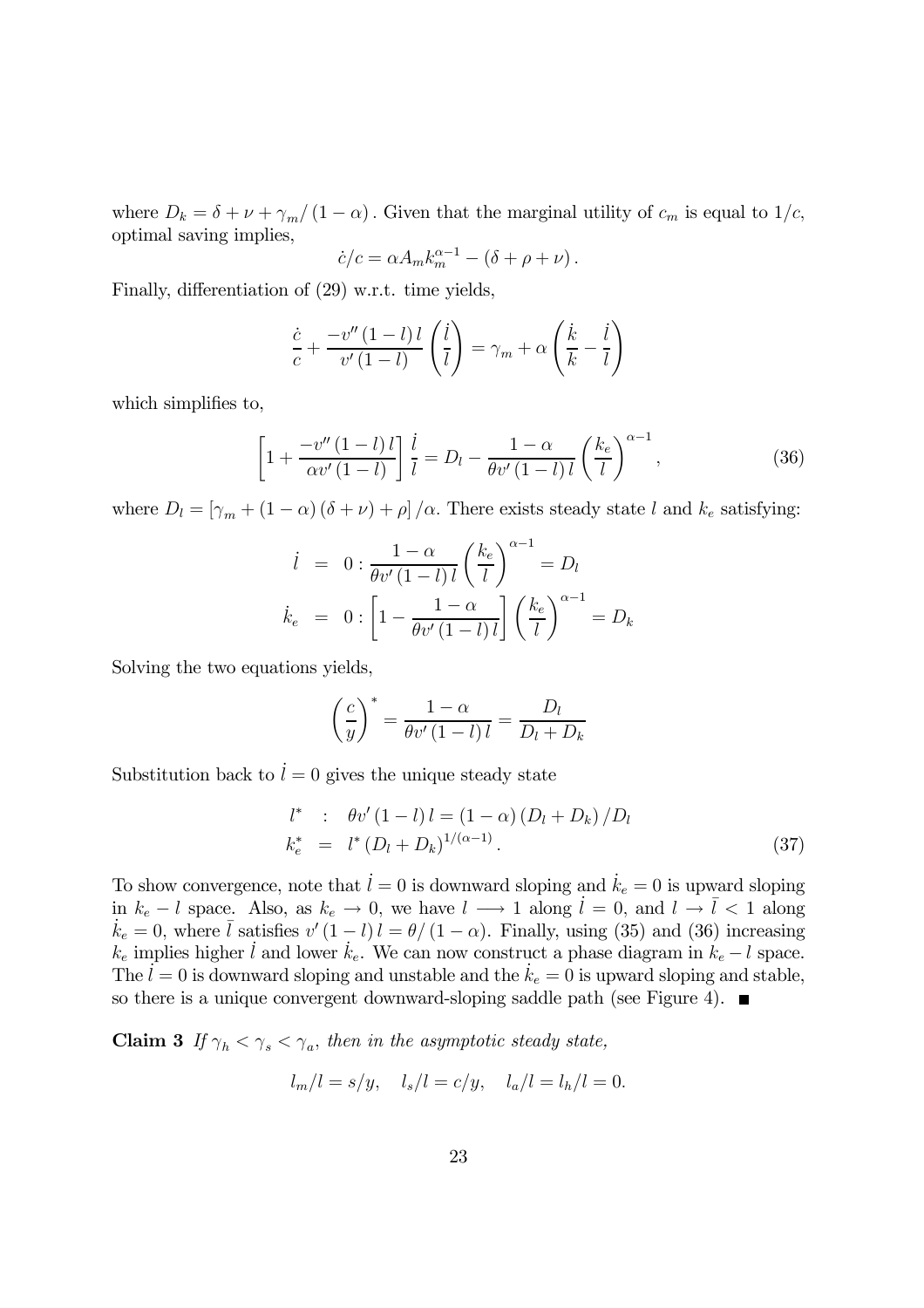**Proof.** From (19) and (20), the proof is completed if  $\lim_{s \to \infty} x_s/X = 1$ . Given  $\gamma_s > \gamma_h$ , (11) implies  $\lim_{t \to \infty} \varphi = 0$ . Given  $\gamma_s < \gamma_a$ , (14) and (15) imply

$$
\lim_{t \to \infty} (x_a/x_s) = (\omega_a/\omega_s)^\varepsilon (A_s/A_a)^{1-\varepsilon} (1+\varphi)^{(\sigma-\varepsilon)/(\sigma-1)} = 0.
$$

Finally, using (16) and  $X = \sum x_i$ ,

$$
\lim_{t \to \infty} (x_s/X) = \lim_{t \to \infty} [(1 + x_a) / x_s + 1 + \varphi]^{-1} = 1.
$$

 $\blacksquare$ 

**Claim 4** The growth rate of  $l_h$  is decreasing over time. Define

$$
H(t) \equiv (\bar{\gamma}(t) - \gamma_{sh}) / (\gamma_{sh} - \gamma_h) - (\sigma - 1) / (1 - \varepsilon).
$$

If  $H(t_0) > 0$ , then  $l_h$  is hump-shaped. Otherwise,  $l_h$  falls monotonically.

Proof. Given

$$
\dot{l}_h/l_h = (1 - \varepsilon) (\bar{\gamma} - \gamma_{sh}) - (\sigma - 1) (\gamma_{sh} - \gamma_h),
$$

first note that  $\lim_{t \to \infty} x_s/X = 1$  implies  $\lim_{t \to \infty} \bar{\gamma} = \gamma_s$ , and  $\lim_{t \to \infty} \varphi = 0$  implies  $\lim_{t \to \infty} \gamma_{sh} = \gamma_s$ , so

$$
\lim_{t \to \infty} l_h / l_h = (1 - \sigma) (\gamma_s - \gamma_h) < 0.
$$

Therefore, eventually  $l_h$  starts to fall towards zero.

$$
d\left(\dot{l}_h/l_h\right)/dt = (1-\varepsilon)\,d\bar{\gamma}/dt - (\sigma - \varepsilon)\,d\gamma_{sh}/dt.
$$

Let  $x_{sh} = x_s + x_h = (1 + \varphi)x_s$ , using the definition of  $\bar{\gamma}$ , equations (23) to (26) imply

$$
d\bar{\gamma}/dt = \sum_{i=a,m,sh} (x_i \gamma_i / X) \left( \dot{x}_i / x_i - \dot{X}/X \right) + (x_{sh}/X) d\gamma_{sh}/dt
$$
  
\n
$$
= (1 - \varepsilon) \sum_{i=a,m,sh} (x_i \gamma_i / X) (\bar{\gamma} - \gamma_i) + (x_{sh}/X) d\gamma_{sh}/dt
$$
  
\n
$$
= -(1 - \varepsilon) \sum_{i=a,m,sh} (x_i/X) (\gamma_i - \bar{\gamma})^2 + (x_{sh}/X) d\gamma_{sh}/dt
$$

and given  $\gamma_{sh} = (\gamma_s + \varphi \gamma_h) / (1 + \varphi)$ , using the definition of  $\varphi$ ,

$$
d\gamma_{sh}/dt = (\sigma - 1)(\gamma_s - \gamma_h)^2 \varphi (1 + \varphi)^{-2} > 0,
$$

so,

$$
d\left(\dot{l}_h/l_h\right)/dt = \left(\varepsilon - 1\right)\sum_{i=a,m,sh} \left(x_i/X\right)\left(\gamma_i - \bar{\gamma}\right)^2 + \left[\left(1 - \varepsilon\right)\left(x_{sh}/X\right) - \left(\sigma - \varepsilon\right)\right]d\gamma_{sh}/dt
$$

which is negative since  $(1 - \varepsilon) x_{sh}/X < 1 - \varepsilon < \sigma - \varepsilon$ , and  $d\gamma_{sh}/dt > 0$ . So  $l_h$  is humpshaped over time if  $l_h(t_0) > 0$ , i.e.  $H(t_0) > 0$ . If not,  $l_h$  is falling monotonically.

П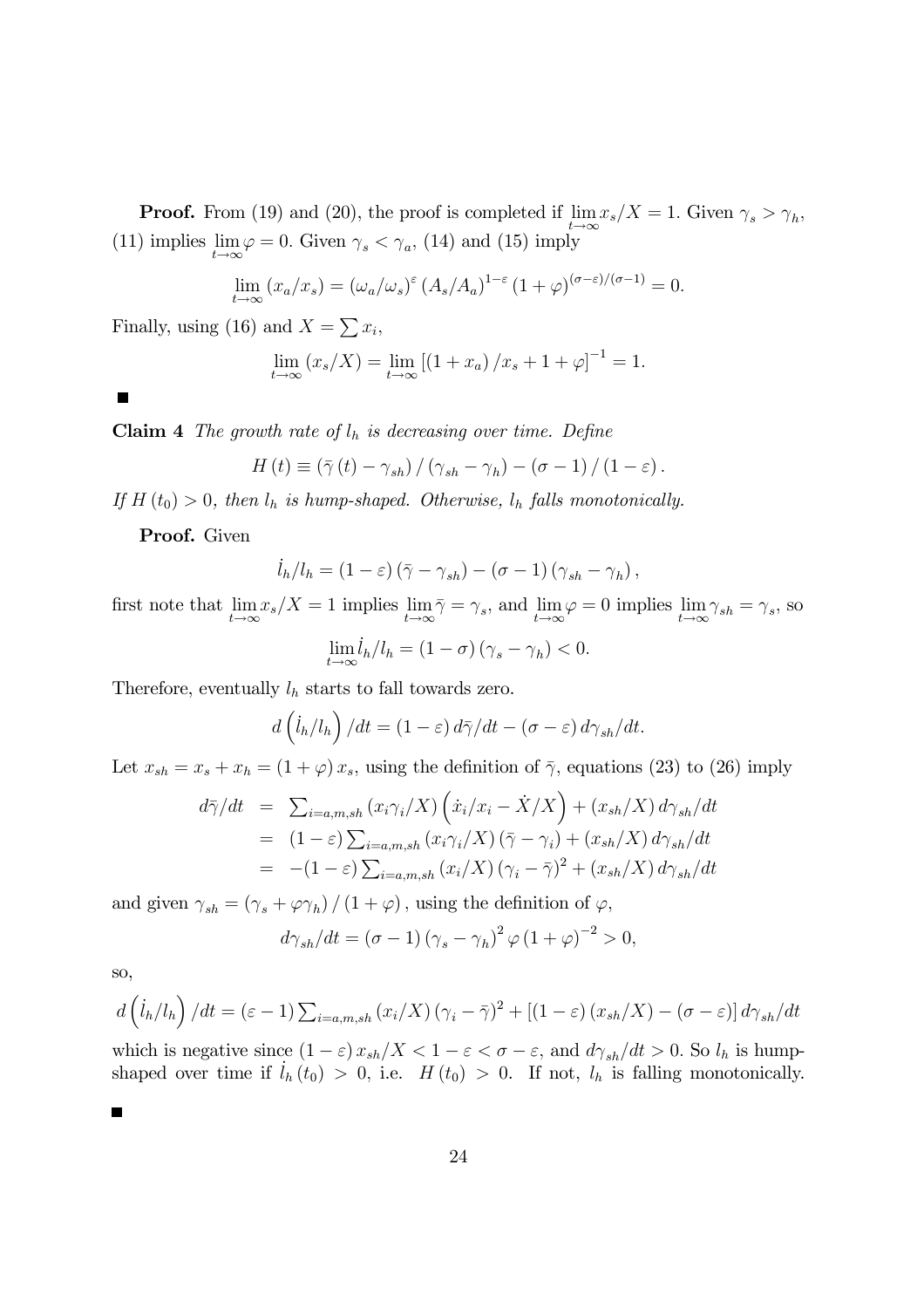### Parameters for the numerical illustration

We first explain how to match the initial employment shares,  $n_a, n_m$ , and  $n_s$ . By definition,  $n_i = l_i/q$ , and given  $q = l - l_h = l - \varphi l_s$  we obtain  $l_i/l = n_i/(1 + n_s\varphi)$  for  $i = a, s, m$ . We then use (19) and (20) to derive  $x_i = (l_i/l)(l_m/l - \eta)^{-1}$  for  $i = a, s,$ where  $\eta$  is the steady-state savings rate in terms of total (market and home) output. In other words, we can set the initial  $x_i$  to match initial employment shares in the data given  $\eta$  and  $\varphi$ .

The growth rates of  $\varphi$ ,  $x_a$  and  $x_s$  can be computed from (12), (14) and (15), so with knowledge of the preference parameters  $(\varepsilon, \sigma)$  and the differences in the TFP growth rates we can compute  $\varphi$ ,  $x_a$  and  $x_s$  at any point in time. Given the path of  $\varphi$ ,  $x_a$  and  $x<sub>s</sub>$ , the model predicts the path of overall labour supply and the employment shares.

In order to obtain the paths of time allocation we calibrate seven parameters:  $\gamma_m$  –  $\gamma_a, \gamma_m - \gamma_s, \gamma_s - \gamma_h, \varepsilon, \sigma, \varphi, \eta$ . As in Ngai and Pissarides (2004), we set  $\gamma_m - \gamma_a = -0.01$ and  $\gamma_m - \gamma_s = 0.01$  to match the changes in the prices of agriculture and service goods relative to manufacturing goods, and choose  $\varepsilon = 0.1$  as our benchmark. The historical price data are from Historical Statistics of the United States and Economic Report of the President. The price data for services start in 1929. The average annual growth rate for the relative price of services in terms of manufacturing is 0.98% for the period 1929-98. For the same period, the relative price of agriculture in terms of manufacturing price is falling at an average rate of 1.03%. In Ngai and Pissarides (2004), we obtained an estimate of  $\varepsilon = 0.3$  using thirteen 2-digit consumption goods sectors. For our three sectors it is more appropriate to use a smaller parameter, so we set  $\varepsilon = 0.1$ . Our main results, however, are not altered when  $\varepsilon = 0.2$  and  $\varepsilon = 0.3$ . The remaining four parameters are all related to home production. The key home production variable  $\varphi$  is the ratio of time allocated to market services to the time allocated to the home sector. The Historical Statistics provide service employment for the years 1899, 1919, and 1929- 2003. Ramey and Francis (2005) provide annual data for home hours and market hours for the period 1900-2003. We use their ratio of home to market hours in 1900 to obtain  $l_h/q = 0.76$ . The service employment share in 1899 was 0.28, so  $l_s = 0.28q$ , which yields  $\varphi = l_h/l_s = 2.73$  in 1900. Since both the home and market hours and employment share series are available for the period 1929-2003, and for 1899 and 1919, we can compute  $\varphi$ for the entire period (see Figure 5). Ideally, we should compute  $\varphi$  in 1900 using service hour shares but hour shares are only available from the year 1948. The computed series for  $\varphi$  for 1948-2003 are virtually identical using hours or employment shares. The average growth rate for the computed series for 1900-2003 is −0.007 and, as assumed by the model, it is linear in the logs. From (12), matching the growth rate of  $\varphi$  requires  $(1 - \sigma)(\gamma_s - \gamma_h) = -0.007$ . An explicit price series is lacking for home production, so we do not have direct information on  $\gamma_s - \gamma_h$ . The parameter  $\sigma$  is the elasticity of substitution between service and home goods. McGrattan et al. (1997) estimate that the elasticity of substitution between all market and all home goods is around 2. Since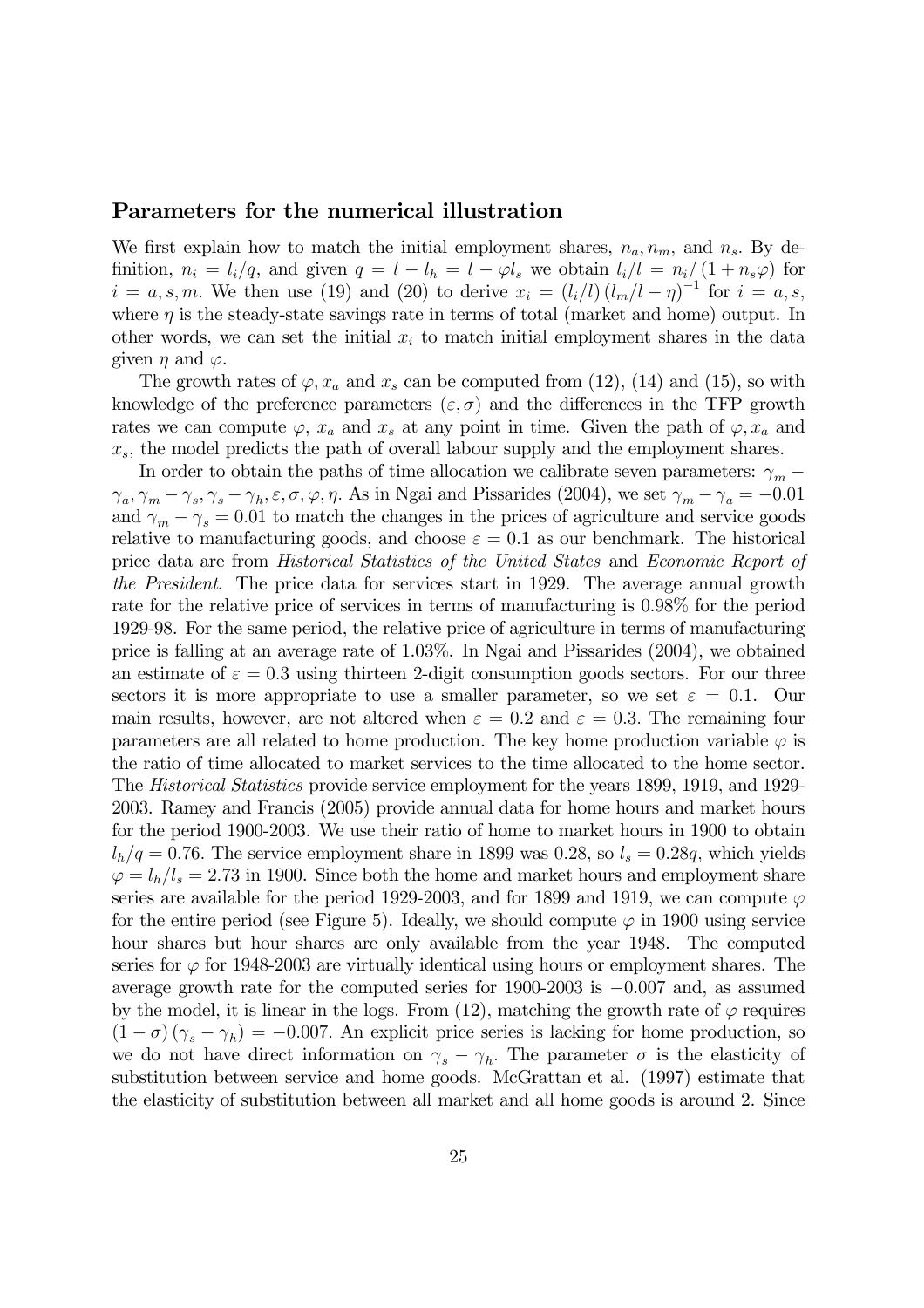we have three types of market goods with elasticity of substitution  $\varepsilon < 1$ , our  $\sigma$ , which is the elasticity of substitution between services only and home goods, must be at least as large as the elasticity of substitution between all market and home goods. Setting  $\sigma = 2$ , implies  $\gamma_s - \gamma_h = 0.007$ , which we use as our benchmark. Finally,  $\eta = \eta^0 (1 - p_h c_h / y)$ , where  $\eta^0$  is the observable total saving as a fraction of market production only. Our model yields  $p_h c_h/y = l_h/l$ , so  $\eta = \eta^0/(1 + l_h/q)$ . Using Maddison's (1992) data, the gross saving rate was 0.19 in 1900. This gives  $\eta = 0.11$ . Collecting all our calibrated values, we have,

Table 1. Baseline Parameters

|  | $\gamma_m - \gamma_a$   $\gamma_m - \gamma_s$   $\gamma_s - \gamma_h$   $\sigma$   $\varphi$ |  |  |
|--|----------------------------------------------------------------------------------------------|--|--|
|  | $\mid 0.1 \mid -0.01 \mid 0.01 \mid 0.007 \mid 2.0 \mid 2.73 \mid 0.11$                      |  |  |

To compute the path in Figure 7 without home production, we make use of the calibrated market parameters  $(\varepsilon, \gamma_m - \gamma_a, \gamma_m - \gamma_s, \eta^0)$ , with  $\eta^0 = 0.18$  which matches the average gross saving rate between 1900-2000. Note that in this case  $\varphi = 0$ .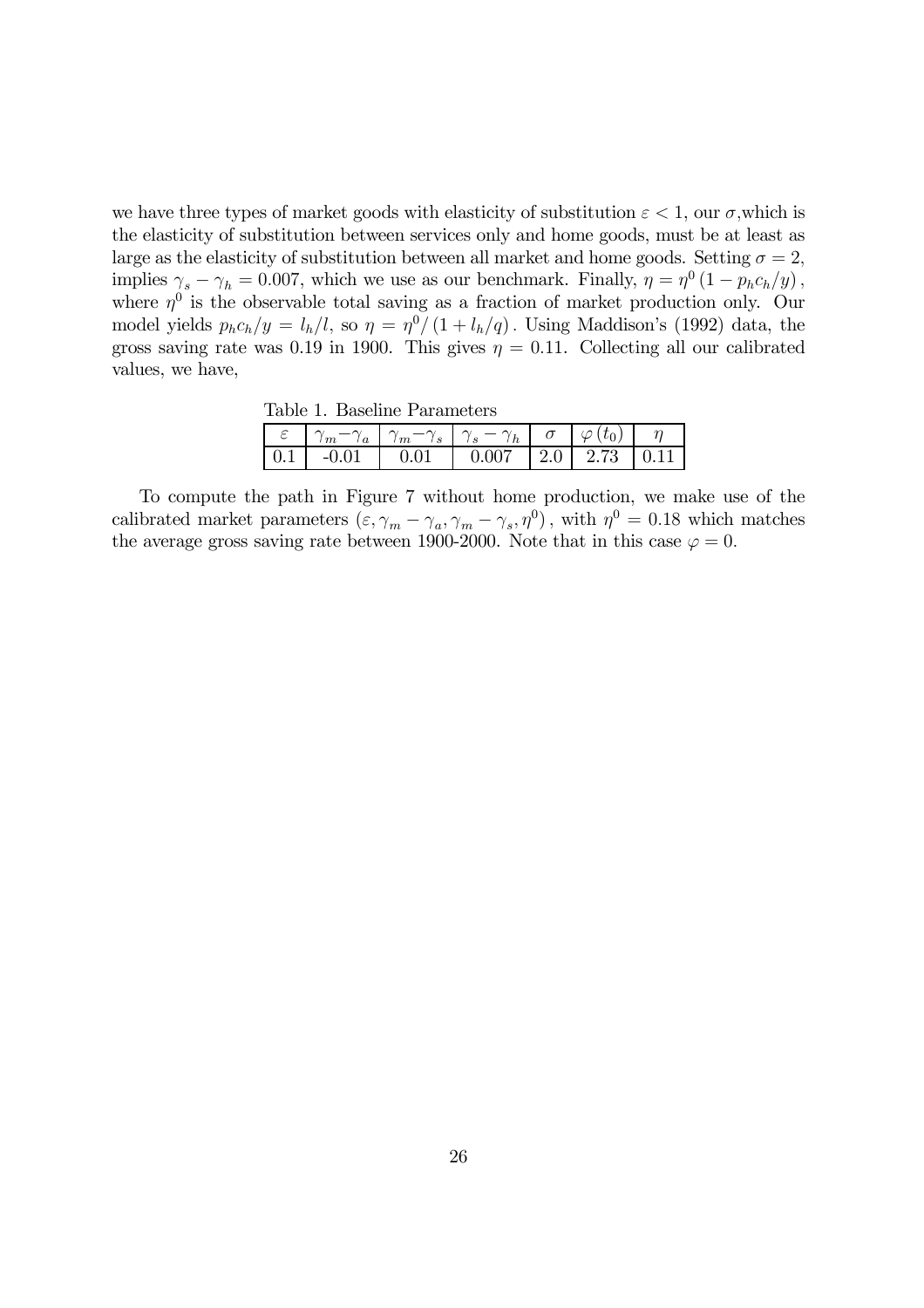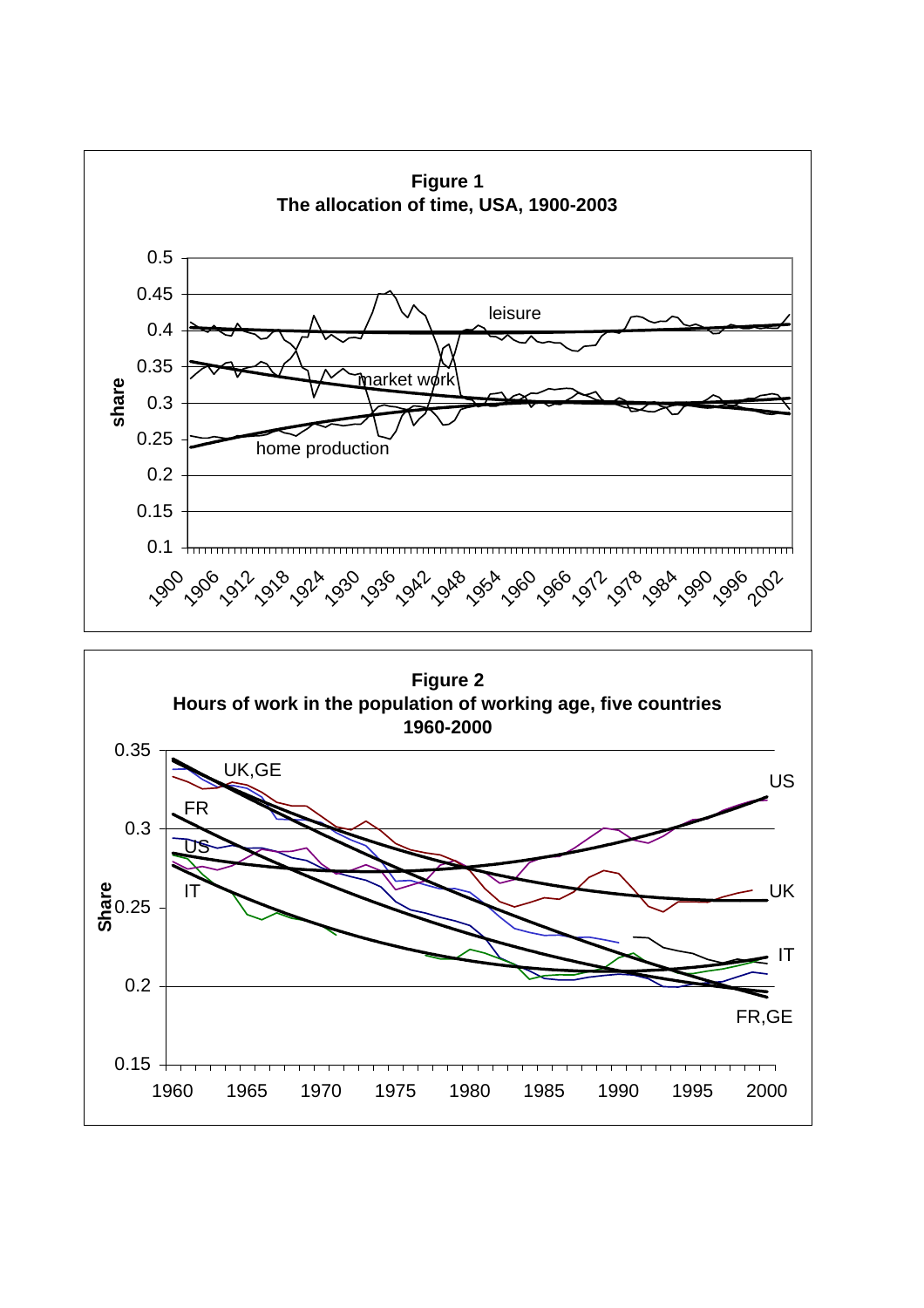# **Figure 3**

# **Aggregate Equilibrium**



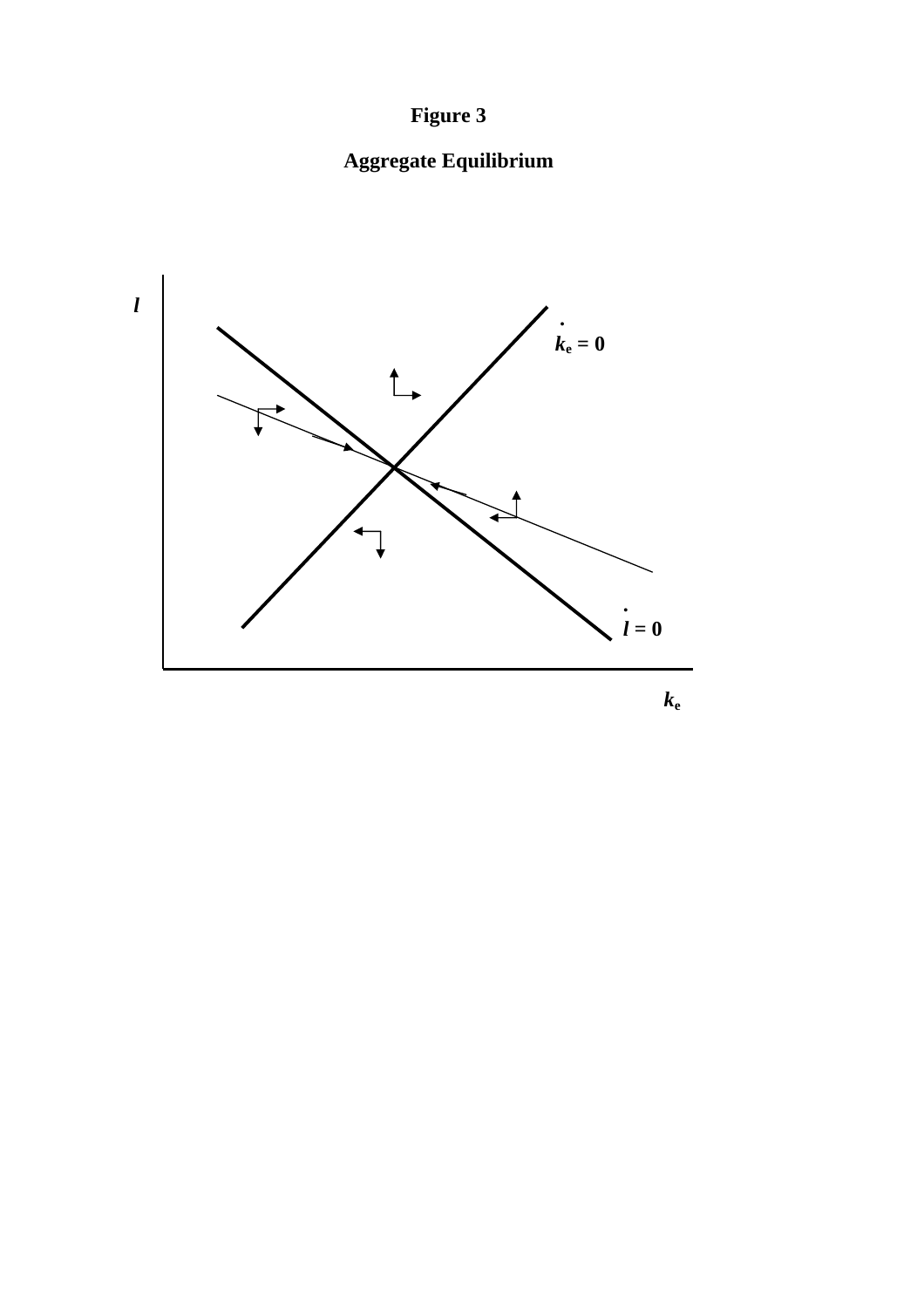